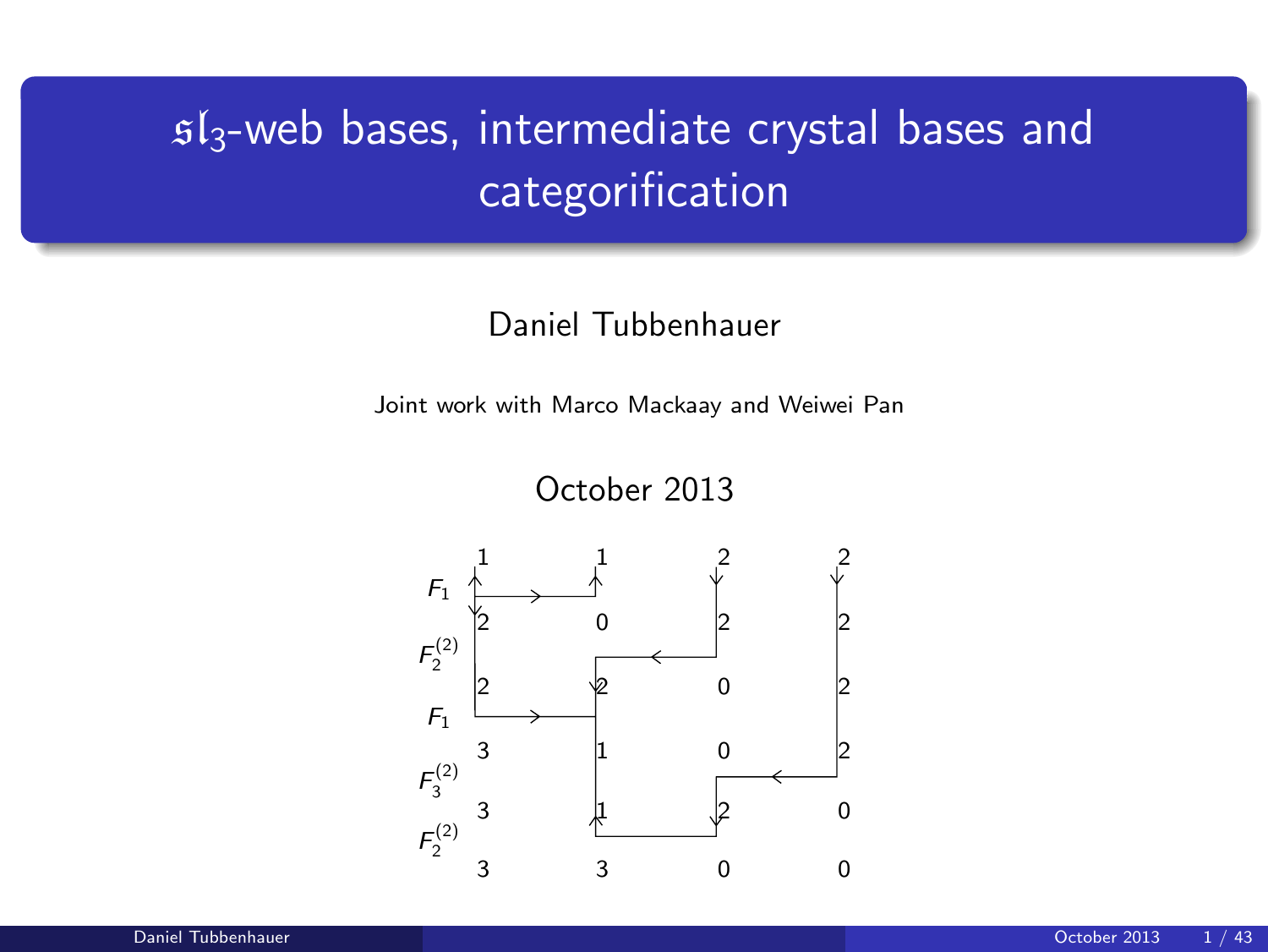### **[Categorification](#page-2-0)**

• [What is categorification?](#page-2-0)

#### [Webs and representations of](#page-4-0)  $U_q(sI_3)$

- $\bullet$  sl<sub>3</sub>[-webs](#page-4-0)
- [Intermediate crystals](#page-10-0)
- $\bullet$  q[-skew Howe duality and growing of webs](#page-13-0)
- **•** [Growing of flows on webs](#page-19-0)

#### [The Categorification](#page-24-0)

- [An algebra of foams](#page-24-0)
- **•** [Growing of foams](#page-31-0)
- **•** [Foamation and the HM-basis](#page-36-0)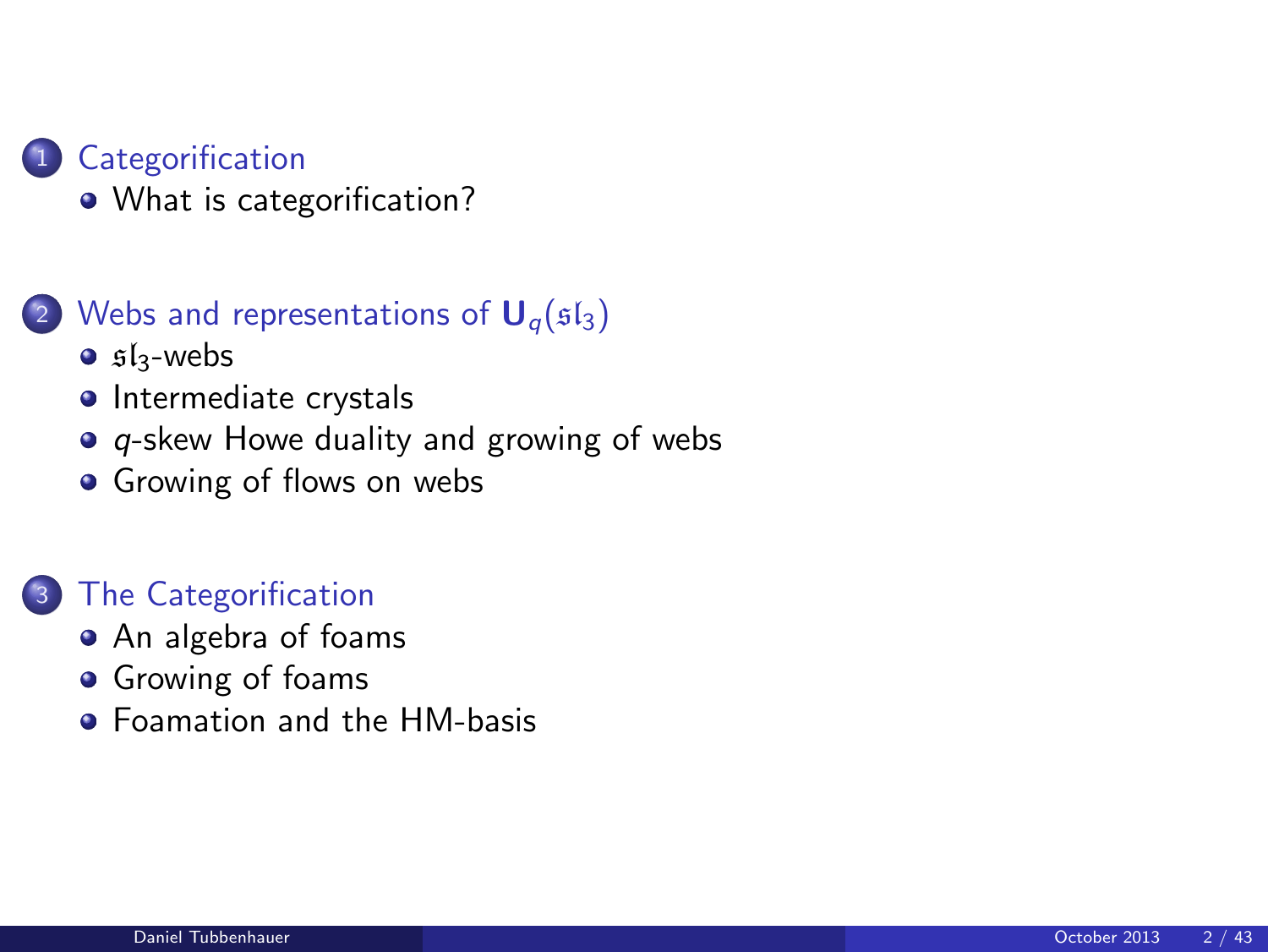Forced to reduce this presentation to one sentence, the author would choose:

Interesting integers are shadows of richer structures in categories.

The basic idea can be seen as follows. Take a "set-based" structure S and try to find a "category-based" structure C such that S is just a shadow of C.

Categorification, which can be seen as "remembering" or "inventing" information, comes with an "inverse" process called decategorification, which is more like "forgetting" or "identifying".

<span id="page-2-0"></span>Note that decategorification should be easy.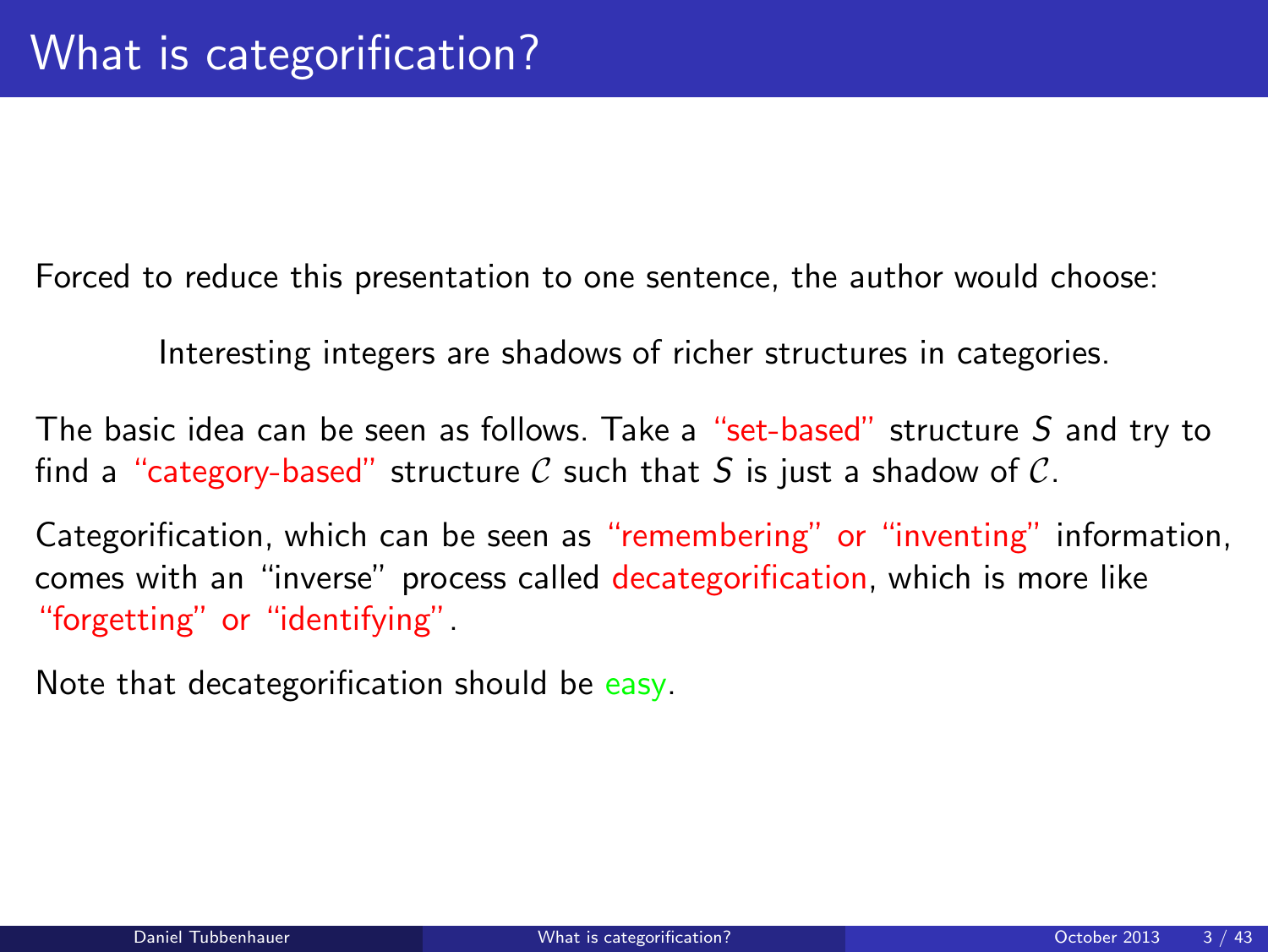# Exempli gratia

Examples of the pair categorification/decategorification are:

| Betweenbers of a manifold              | Caegorify                                       |                     |
|----------------------------------------|-------------------------------------------------|---------------------|
| Polynomials in $\mathbb{Z}[q, q^{-1}]$ | $\frac{Categorical = rank(\cdot)}{d \cdot C}$   | Complexes of gr.VS  |
| The integers $\mathbb{Z}$              | $\frac{Categorical = X_{gr}(\cdot)}{d \cdot C}$ | $K$ - vector spaces |
| An $A$ - module                        | $\frac{Categorical = K_0(\cdot)}{d \cdot C}$    | additive category   |

Usually the categorified world is much more interesting.

Today decategorification  $=$  Grothendieck group!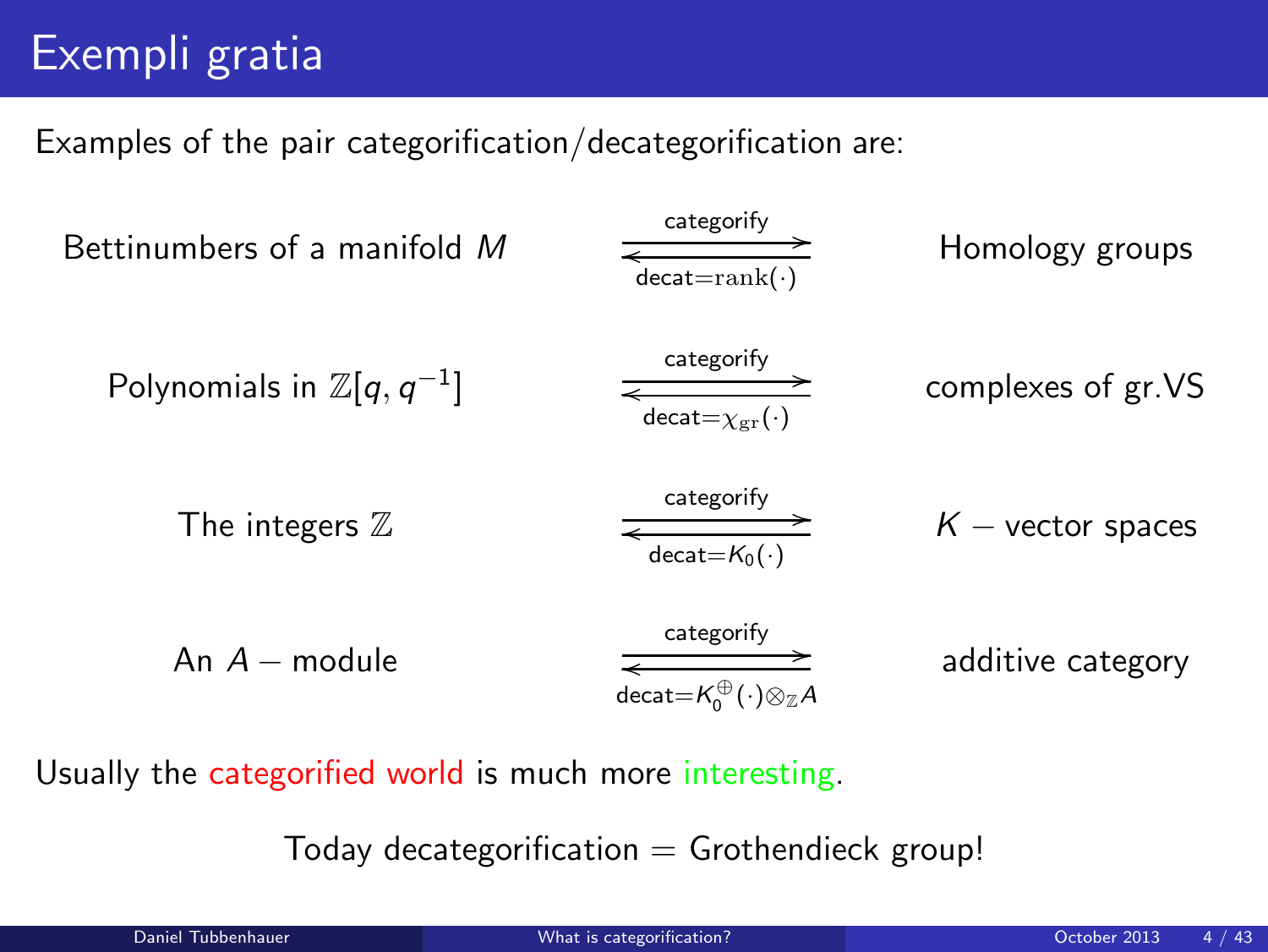## Definition(Kuperberg)

A  $5I_3$ -web w is an oriented trivalent graph, such that all vertices are either sinks or sources. The boundary  $\partial w$  of w is a sign string  $S = (s_1, \ldots, s_n)$  under the convention  $s_i = +$  iff the orientation is pointing in and  $s_i = -$  iff the orientation is pointing out (we also need 0, 3 later - but they are not drawn).

<span id="page-4-0"></span>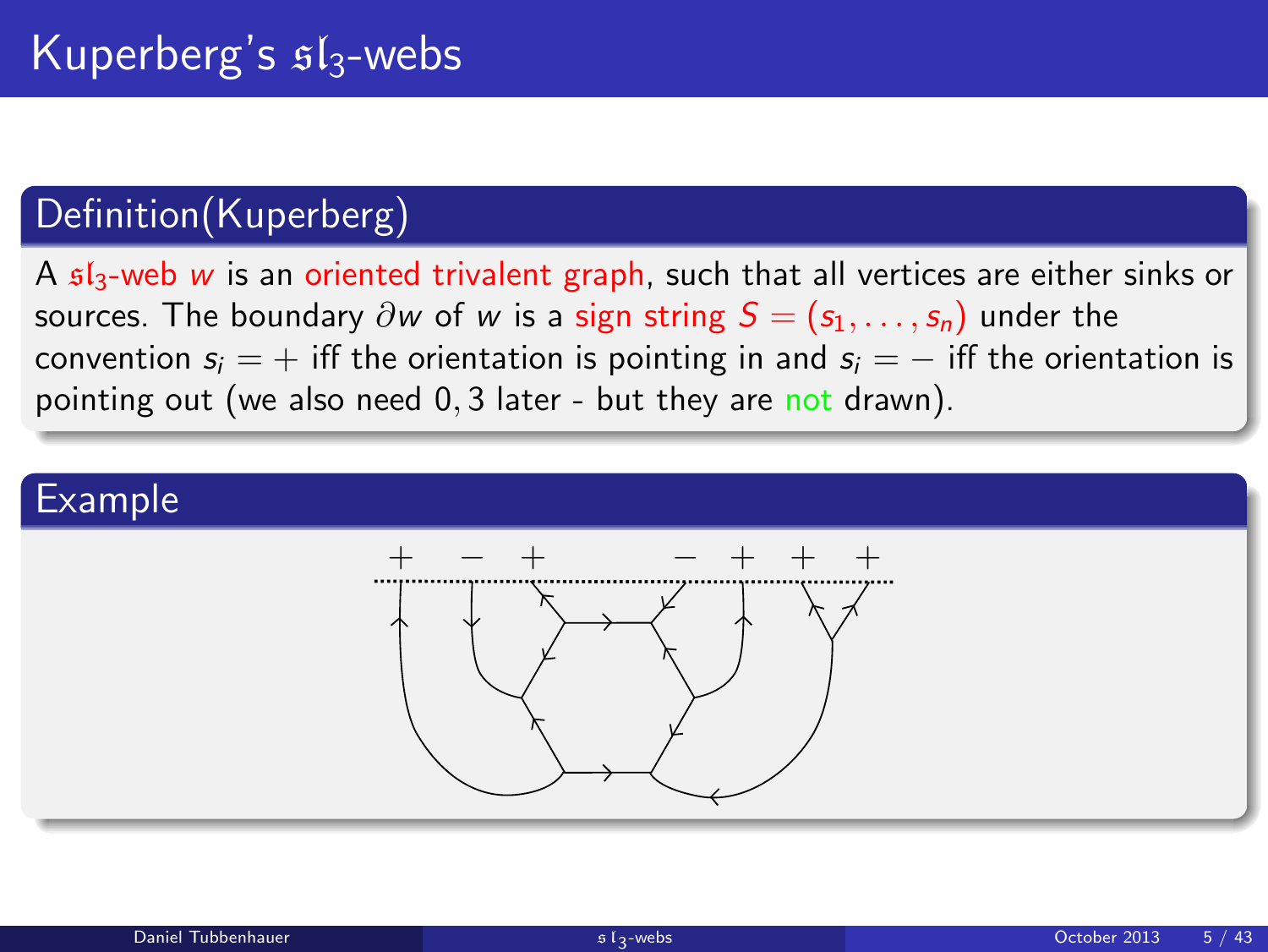## Definition(Kuperberg)

The  $\mathbb{C}(q)$ -web space  $W_S$  for a given sign string  $S = (\pm, \dots, \pm)$  is generated by  $\{w \mid \partial w = S\}$ , where w is a web, subject to the relations

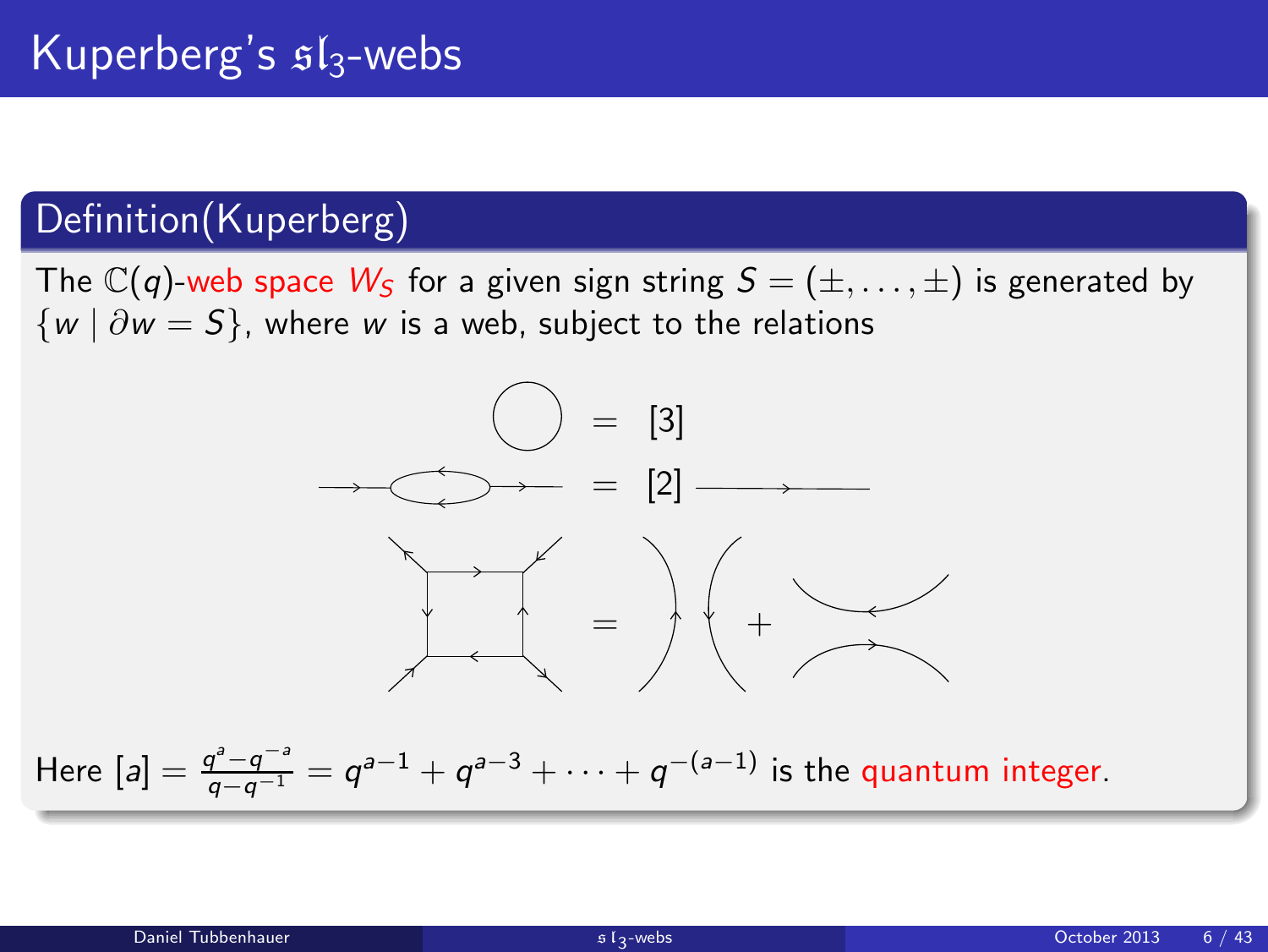A sign string  $S = (s_1, \ldots, s_n)$  corresponds to tensors

$$
V_S=V_{s_1}\otimes\cdots\otimes V_{s_n},
$$

where  $V_+$  is the fundamental  $U_q$ ( $\mathfrak{sl}_3$ )-representation and  $V_-$  is its dual, and webs correspond to intertwiners.

Theorem(Kuperberg)

 $W_S \cong \text{Hom}_{\mathbf{U}_q(\mathfrak{sl}_3)}(\mathbb{C}(q),V_S) \cong \text{Inv}_{\mathbf{U}_q(\mathfrak{sl}_3)}(V_S)$ 

In fact, the so-called spider category of all webs modulo the Kuperberg relations is equivalent to the representation category of  $U_q(sI_3)$ . As a matter of fact, the  $\mathfrak{sl}_3$ -webs without internal circles, digons and squares form

a basis  $B<sub>S</sub>$ , called web basis, of  $W<sub>S</sub>$ !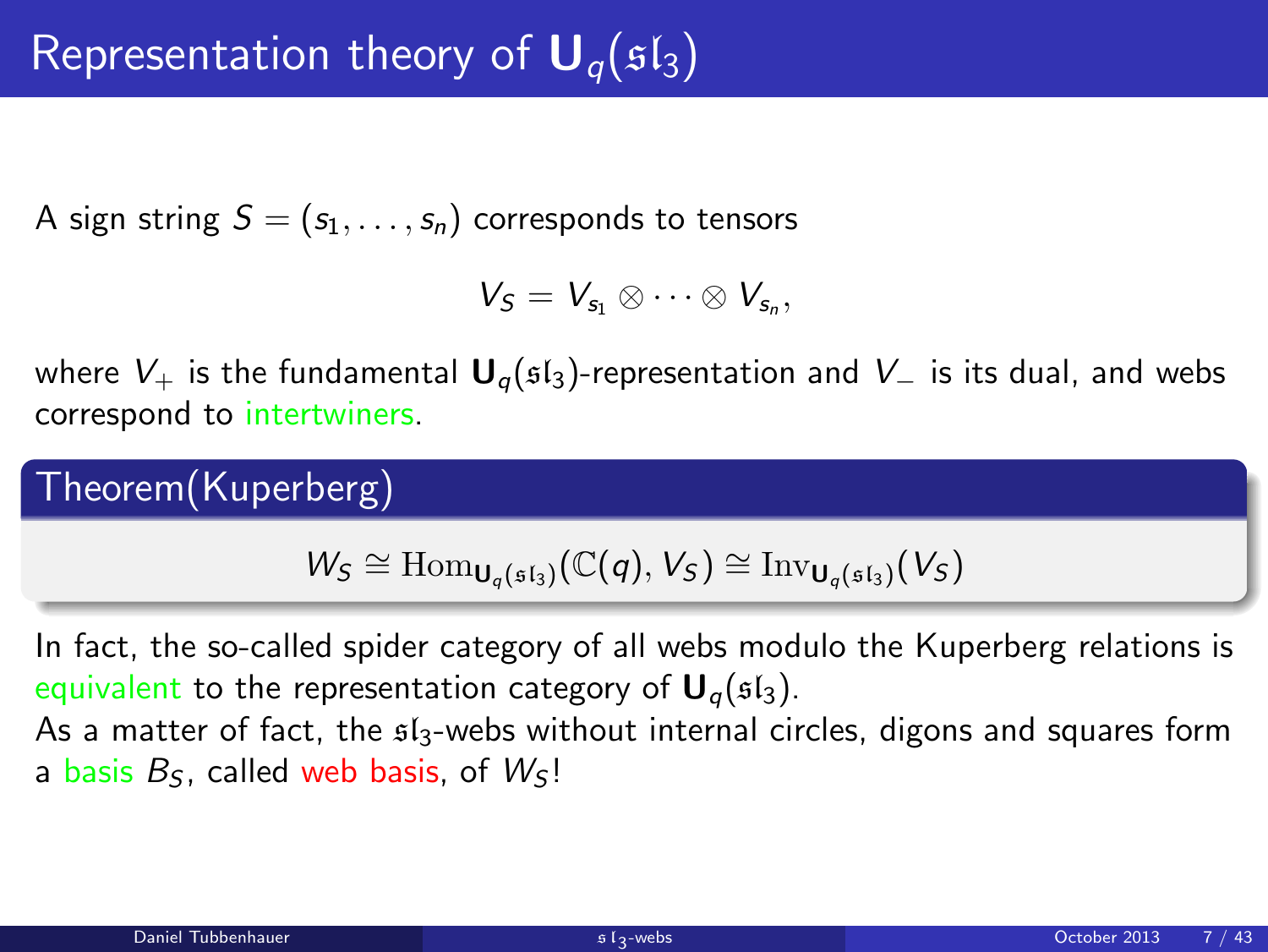## Example



Webs can be coloured with flow lines. At the boundary, the flow lines can be represented by a state string  $J$ . By convention, at the *i*-th boundary edge, we set  $j_i = \pm 1$  if the flow line is oriented downward/upward and  $j_i = 0$ , if there is no flow line. So  $J = (0, 0, 0, 0, 0, +1, -1)$  in the example.

Given a web with a flow  $w_f$ , attribute a weight to each trivalent vertex and each arc in  $w_f$  and take the sum. The weight of the example is  $-4$ .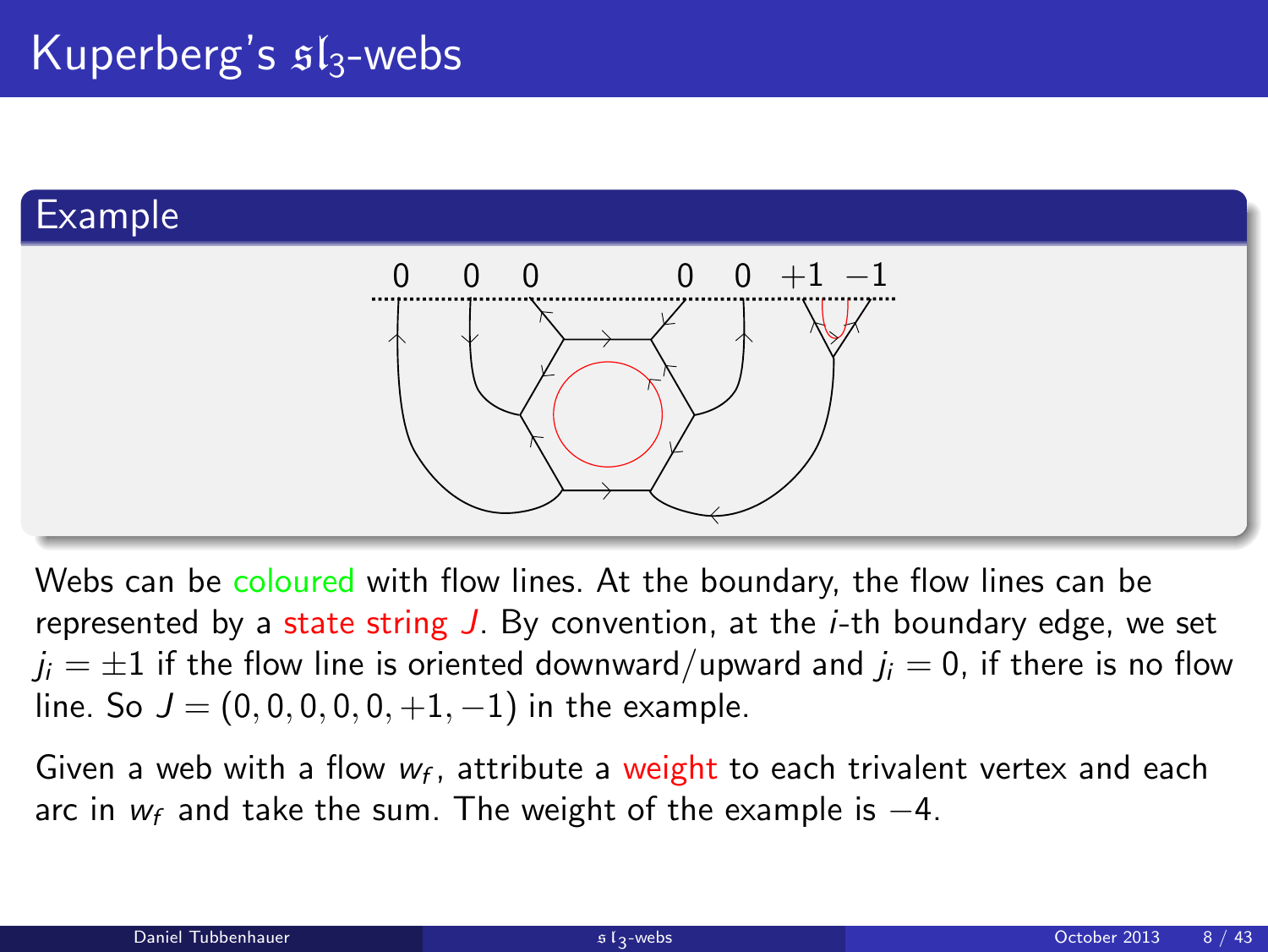## Theorem(Khovanov-Kuperberg)

Pairs of sign S and a state strings J correspond to the coefficients of the web basis relative to tensors of the standard basis  $\{e_\pm^{-1},e_\pm^0,e_\pm^{+1}\}$  of  $V_\pm$ .

#### Example

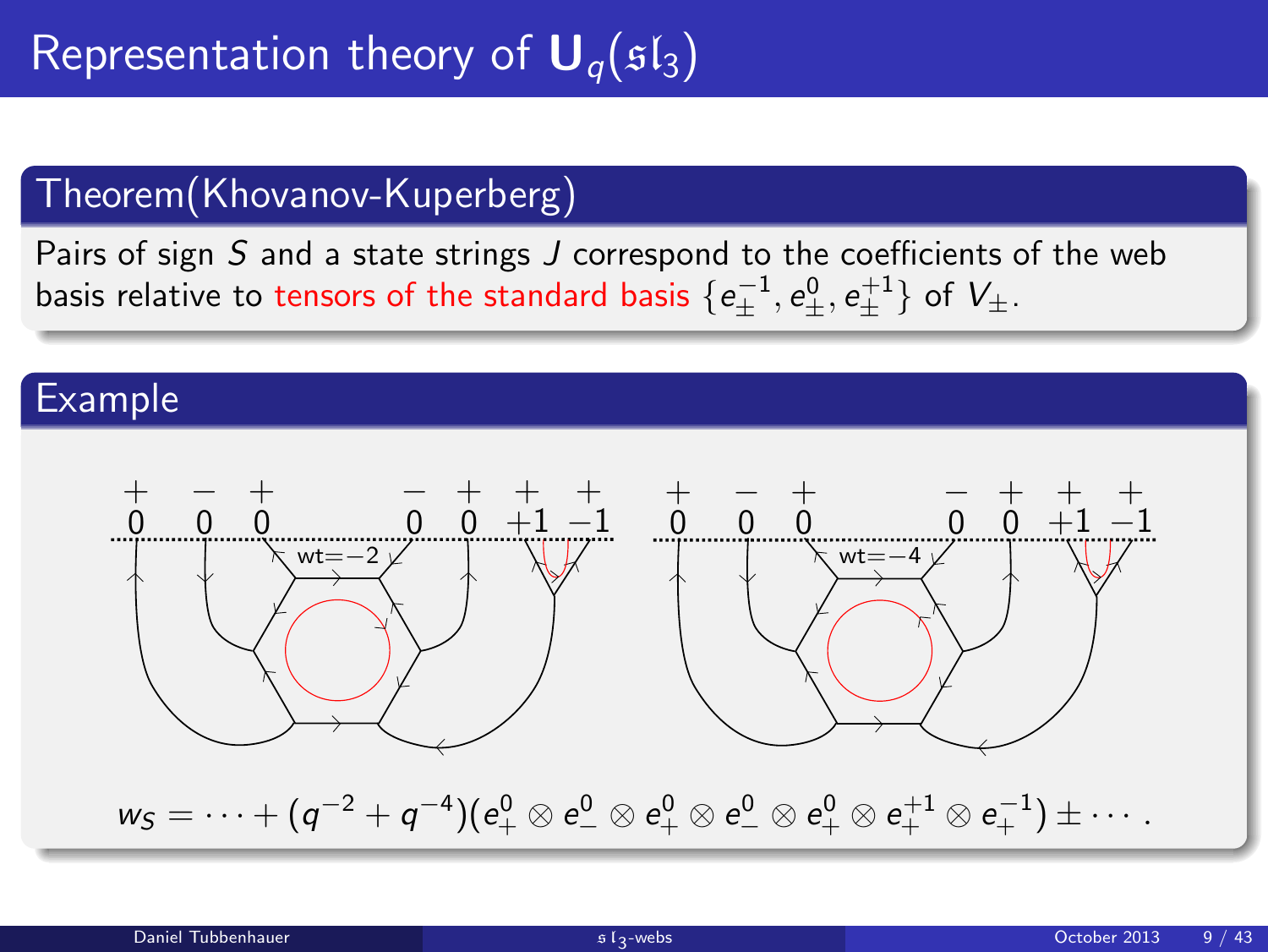## Theorem(Khovanov-Kuperberg)

Given 
$$
(S, J)
$$
, we have (with  $v = -q^{-1}$  and  $e_S^J = e_{s_1}^{j_1} \otimes \cdots \otimes e_{s_n}^{j_n}$ )

$$
w_{\mathsf{S}}^{\mathcal{Y}} = e_{\mathsf{S}}^{\mathcal{Y}} + \sum_{J^{\prime} < J} c(S, J, J^{\prime}) e_{\mathsf{S}}^{J^{\prime}} \text{ for } c(S, J, J^{\prime}) \in \mathbb{N}[v, v^{-1}].
$$

In general we have  $B_5 \neq \text{dcan}(W_5)$ , but the web basis is bar-invariant.

#### Theorem(MPT)

We proved, by categorification, that the change-of-basis matrix from Kuperberg's web basis  $B<sub>S</sub>$  to the dual canonical basis  $dcan(W<sub>S</sub>)$  is unitriangular.

Question: The web basis  $B_5$  is a somehow "special" basis of  $W_5$ . But it is not the dual canonical. So what kind of basis is it?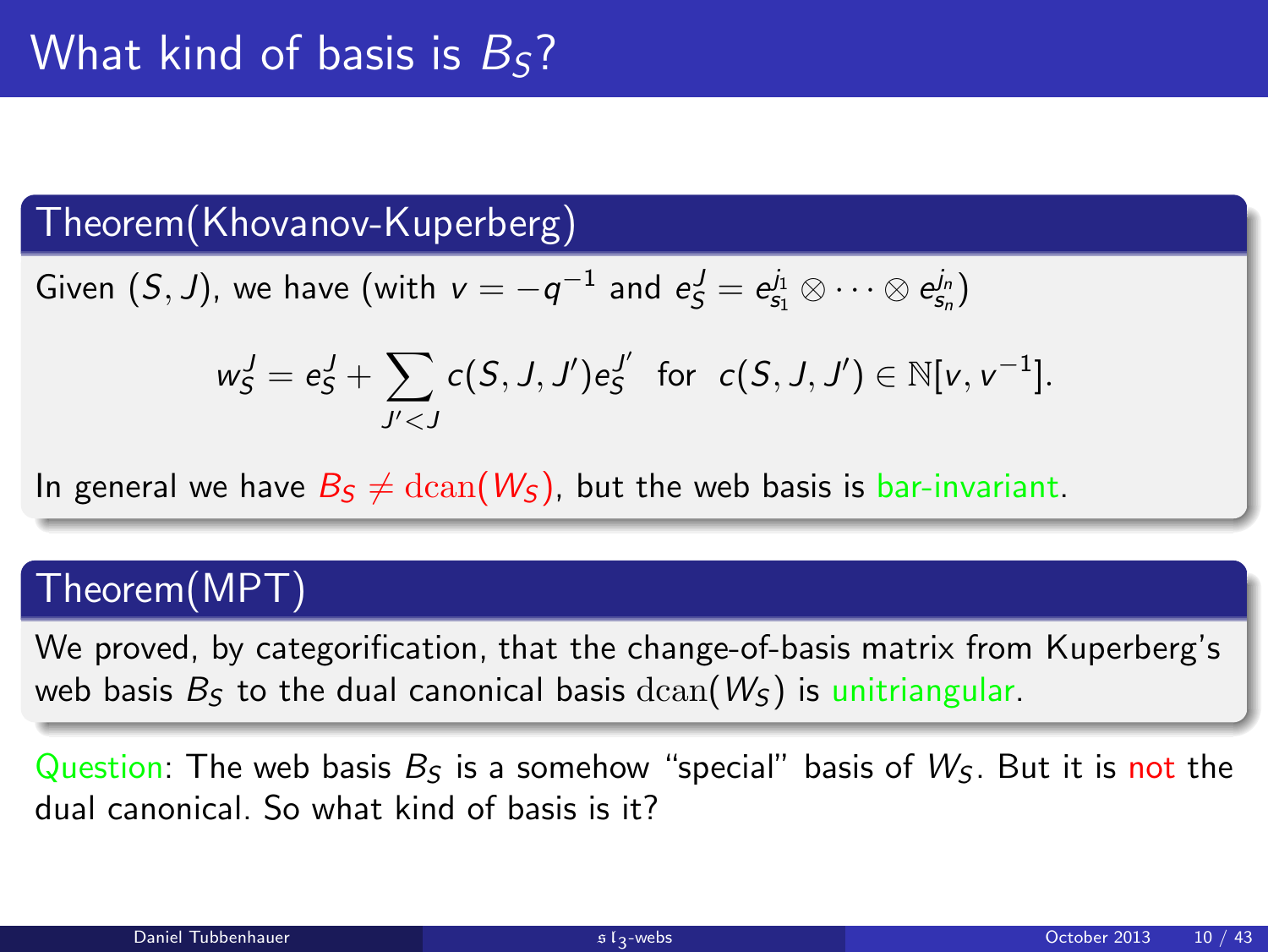#### Definition

For  $d \in \mathbb{N}_{>1}$  the quantum special linear algebra  $\mathbf{U}_q(\mathfrak{sl}_d)$  is the associative, unital  $\mathbb{C}(q)$ -algebra generated by  $\mathcal{K}_i^{\pm 1}$  and  $E_i$  and  $F_i$ , for  $i=1,\ldots,d-1$ , subject to some relations (that we do not need today).

### Definition(Beilinson-Lusztig-MacPherson)

For each  $\lambda\in\mathbb{Z}^{d-1}$  adjoin an idempotent  $1_\lambda$  (think: projection to the  $\lambda$ -weight space!) to  $U_q(\mathfrak{sl}_d)$  and add some relations, e.g.

$$
1_{\lambda}1_{\mu} = \delta_{\lambda,\nu}1_{\lambda}
$$
 and  $K_{\pm i}1_{\lambda} = q^{\pm \lambda_i}1_{\lambda}$  (no *K*'s anymore!).

The idempotented quantum special linear algebra is defined by

<span id="page-10-0"></span>
$$
\dot{\mathbf{U}}(\mathfrak{sl}_d) = \bigoplus_{\lambda,\mu \in \mathbb{Z}^{d-1}} 1_{\lambda} \mathbf{U}_q(\mathfrak{sl}_d) 1_{\mu}.
$$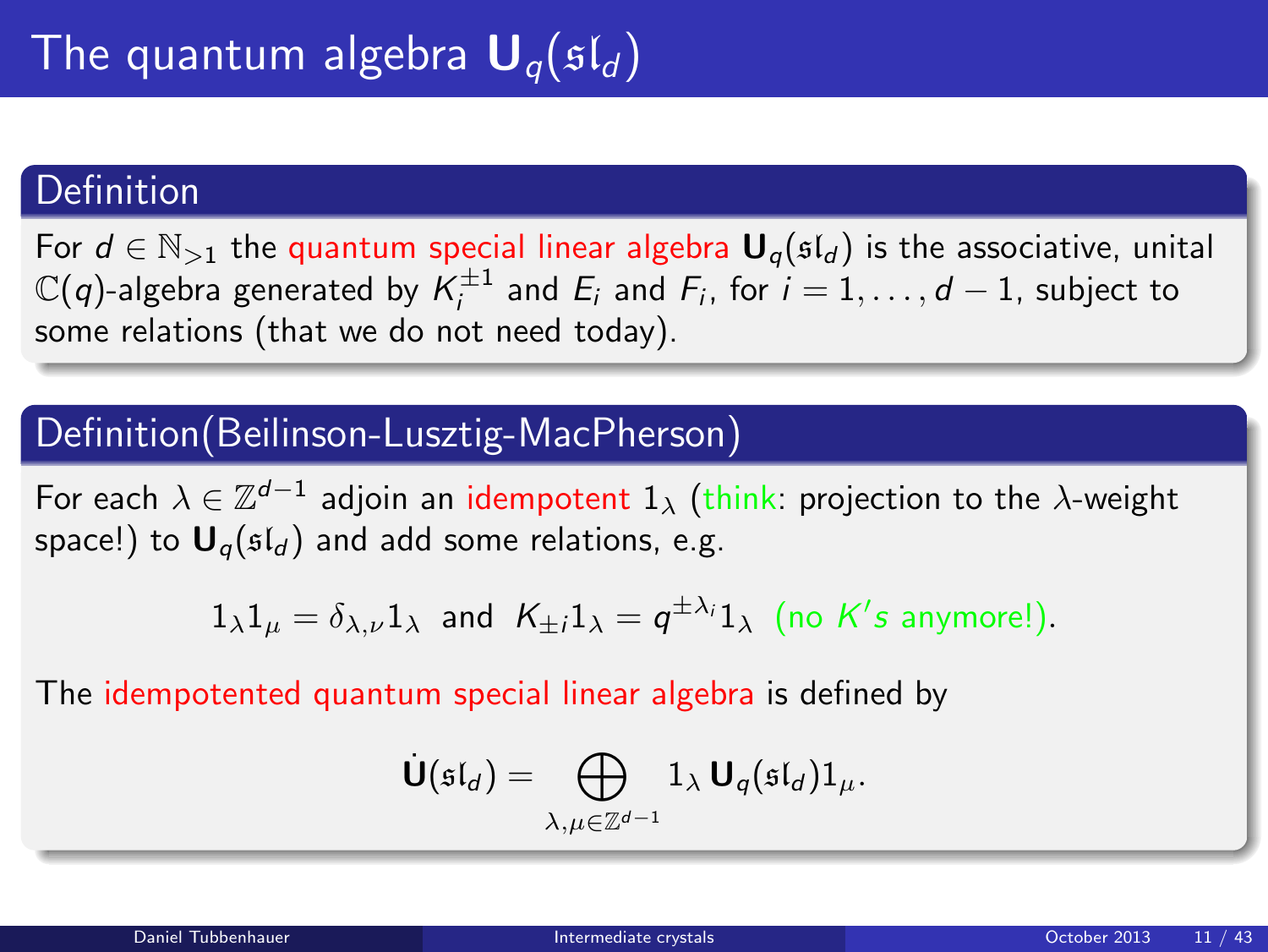Let  $d = 3\ell$  and let  $V_{\Lambda}$  be the irreducible  $U(\mathfrak{sl}_d)$ -module of highest weight  $\mathsf{\Lambda}=(3^{\ell}).$  Kashiwara-Lusztig's lower global crystal (or canonical) basis  $\mathrm{can}(V_\Delta)=\{b_T\mid T\in \mathrm{Std}(3^\ell)\}$  has nice properties, but is in very hard to find.

Leclerc and Toffin have defined an intermediate crystal basis  $B_{\Lambda}$  of  $V_{\Lambda}$  by an explicit algorithm that can be used to compute  $can(V<sub>A</sub>)$  inductively, i.e.  $B<sub>A</sub>$  has some nice properties, but is still trackable enough to be written down.

## Example (with  $\ell = 3$ )

$$
T = \frac{1 \mid 2 \mid 4}{2 \mid 3 \mid 5} \rightsquigarrow \mathrm{LT}(T) = F_1 F_2 F_3^{(2)} F_2 F_1 F_4 F_3 F_2 F_5^{(2)} F_4^{(2)} F_3^{(2)} v_A.
$$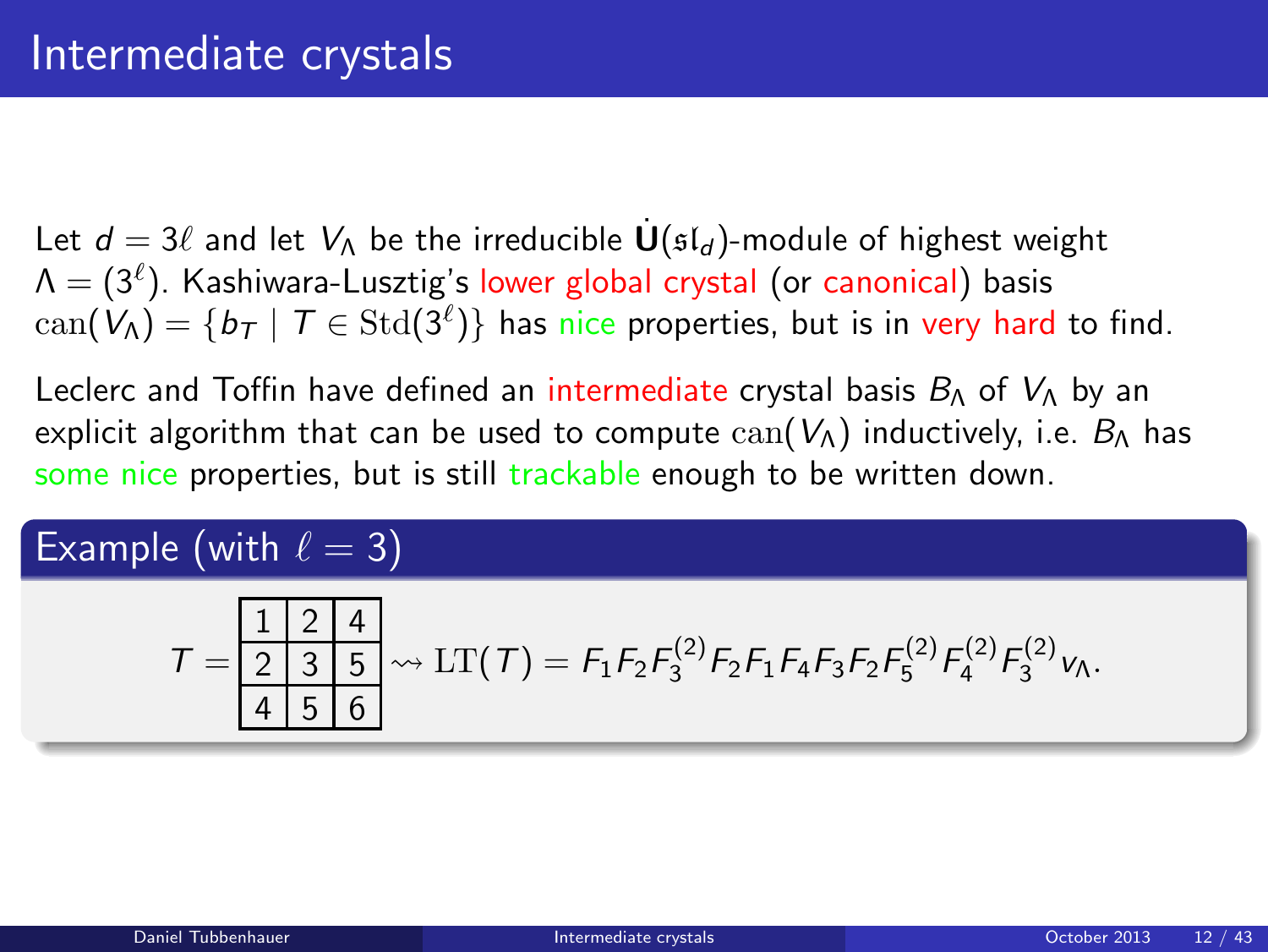The intermediate crystal basis sits "in-between" the canonical  $can(V_{\Lambda})$  and the tensor basis  $\{x_{\mathcal{T}'}\in \Lambda^{\ell}_{\mathsf{q}}(\mathbb{C}^d_{\mathsf{q}})^{\otimes 3}\supset V_{\Lambda}\mid \mathcal{T}'\in \mathrm{Col}(3^{\ell})\}.$ 

#### Theorem(Leclerc-Toffin)

We have (for  $\mathcal{T}'\in \text{Col}(3^{\ell}), \ \mathcal{T}''\in \text{Std}(3^{\ell}))$ 

$$
LT(\mathcal{T}) = x_{\mathcal{T}} + \sum_{\mathcal{T}' \prec \mathcal{T}} \alpha_{\mathcal{T}'}(v) x_{\mathcal{T}'} \text{ and } b_{\mathcal{T}} = LT(\mathcal{T}) + \sum_{\mathcal{T}'' \prec \mathcal{T}} \beta_{\mathcal{T}''} \tau(v) LT(\mathcal{T}'')
$$

with certain  $\alpha_{\mathcal{T}'}(\mathsf{v})\in\mathbb{N}[\mathsf{v},\mathsf{v}^{-1}]$  and  $\beta_{\mathcal{T}''\mathcal{T}}(\mathsf{v})\in\mathbb{Z}[\mathsf{v},\mathsf{v}^{-1}]$  (with  $\mathsf{v}=-q^{-1}).$ Moreover, the intermediate crystal basis is bar-invariant.

We have seen this before!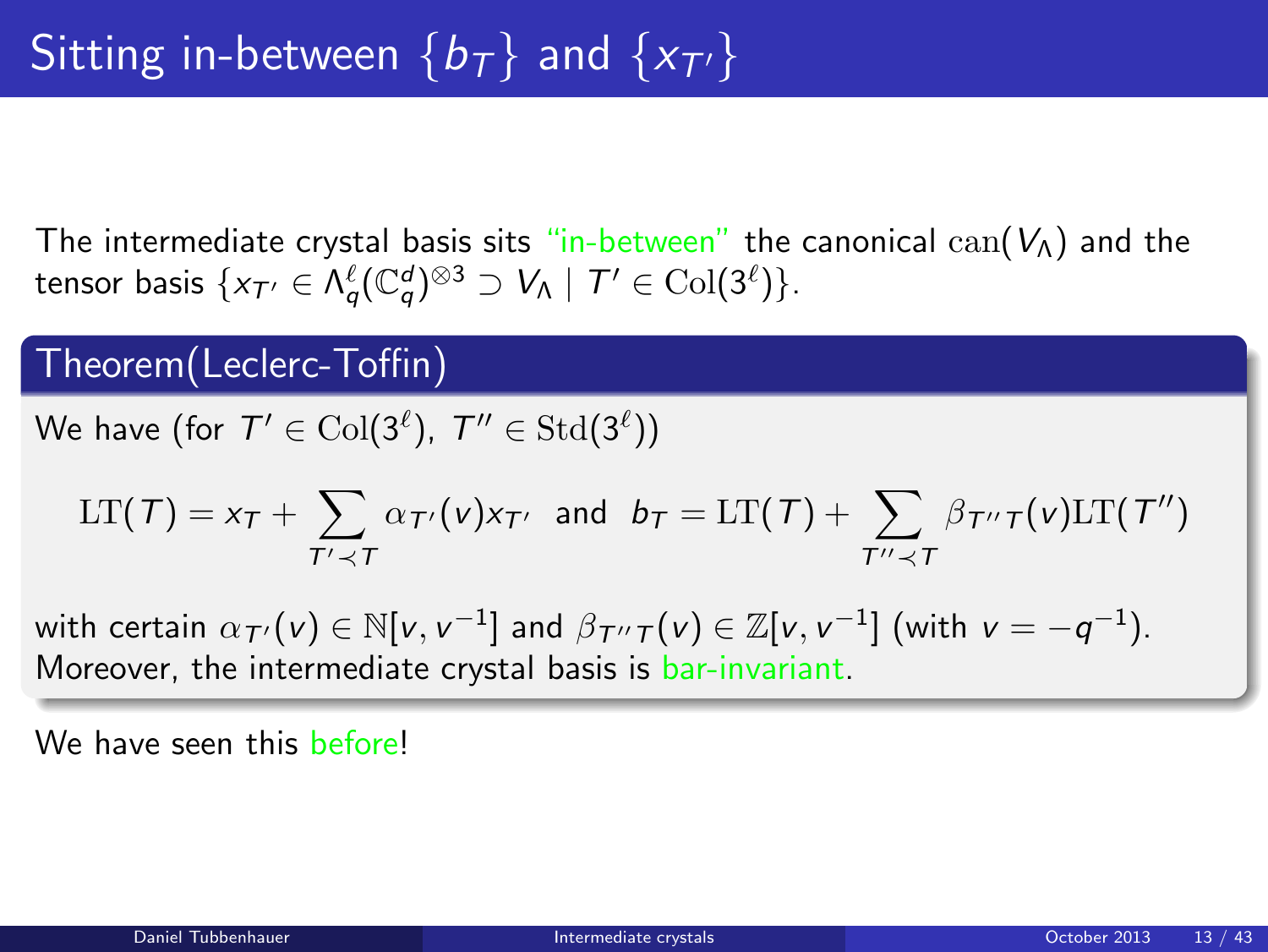The commuting actions of  $\mathbf{U}(\mathfrak{sl}_d)$  and  $\mathbf{U}(\mathfrak{sl}_3)$  on

$$
\Lambda_q^{\bullet}(\mathbb{C}_q^d)^{\otimes 3} \cong \Lambda_q^{\bullet}(\mathbb{C}^d \otimes \mathbb{C}^3) \cong \Lambda_q^{\bullet}(\mathbb{C}_q^3)^{\otimes d}
$$

introduce an  $\dot{{\bf U}}(\mathfrak{sl}_d)$ -action on  $\Lambda^{\bullet}_q(\mathbb{C}_q^3)^{\otimes d}$  and an  $\dot{{\bf U}}(\mathfrak{sl}_3)$ -action on  $\Lambda^{\bullet}_q(\mathbb{C}_q^d)^{\otimes 3}.$  Here

<span id="page-13-0"></span>
$$
\Lambda_q^{\bullet}(\mathbb{C}_q^l)=\bigoplus_{k=1}^n \Lambda_q^k(\mathbb{C}_q^l)
$$

and all the  $\Lambda^k_q({\mathbb C}_q^l)$  are irreducible  $\dot{{\bf U}}(\mathfrak{sl}_l)$ -representations.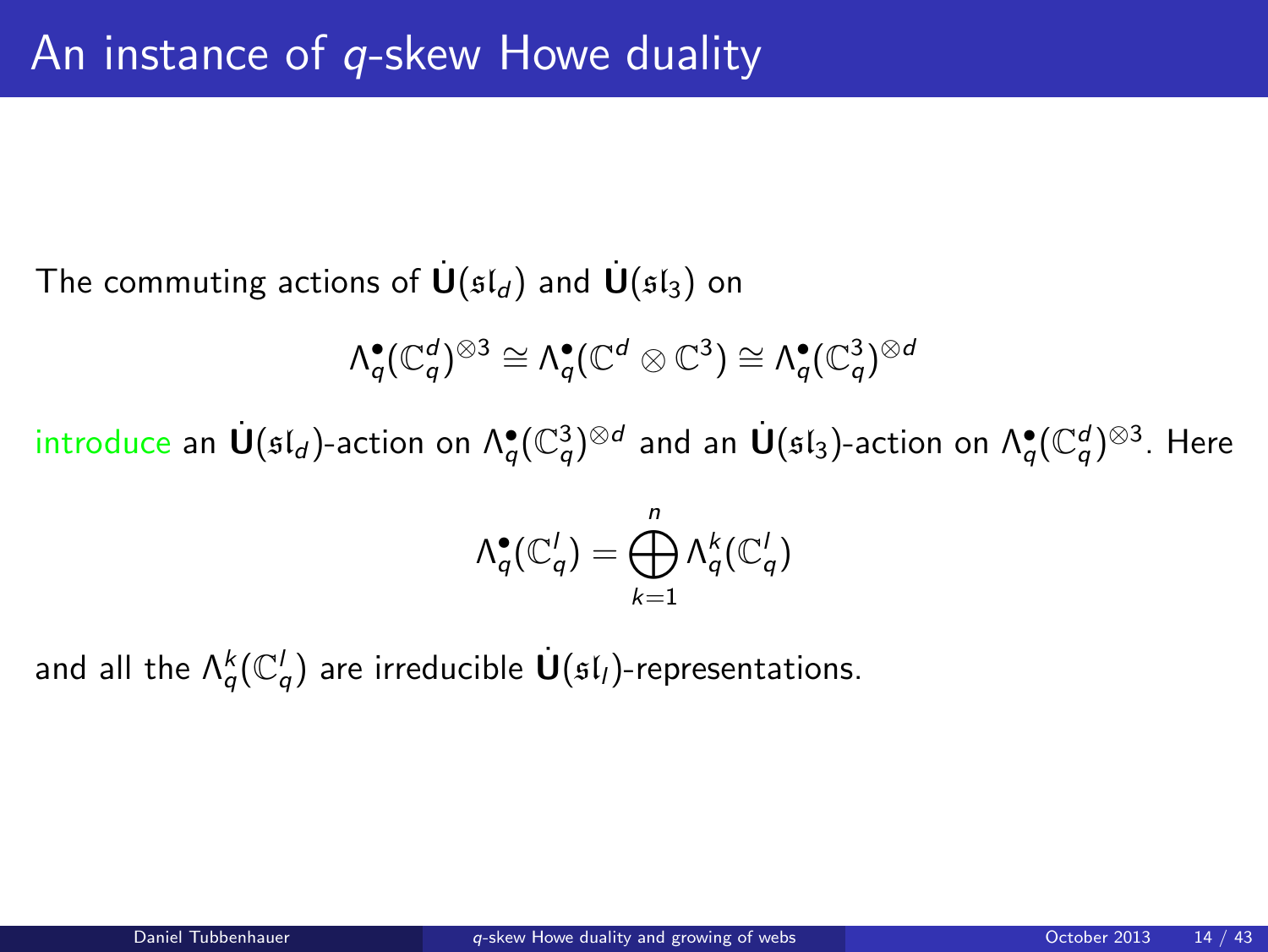# The  $sI_3$ -webs form a  $\mathbf{U}(sI_d)$ -module

We defined an action  $\phi$  of  $\dot{\textbf U}(\mathfrak{sl}_d)$  on  $\mathcal W_{(3^\ell)}=\bigoplus_{S\in\Lambda(n,n)_3} \mathcal W_S$  by



We use the convention that vertical edges labeled 1 are oriented upwards, vertical edges labeled 2 are oriented downwards and edges labeled 0 or 3 are erased. Think: 0, 3 indicates the trivial, 1 the  $V_+$  and 2 the  $V_-$ -representation.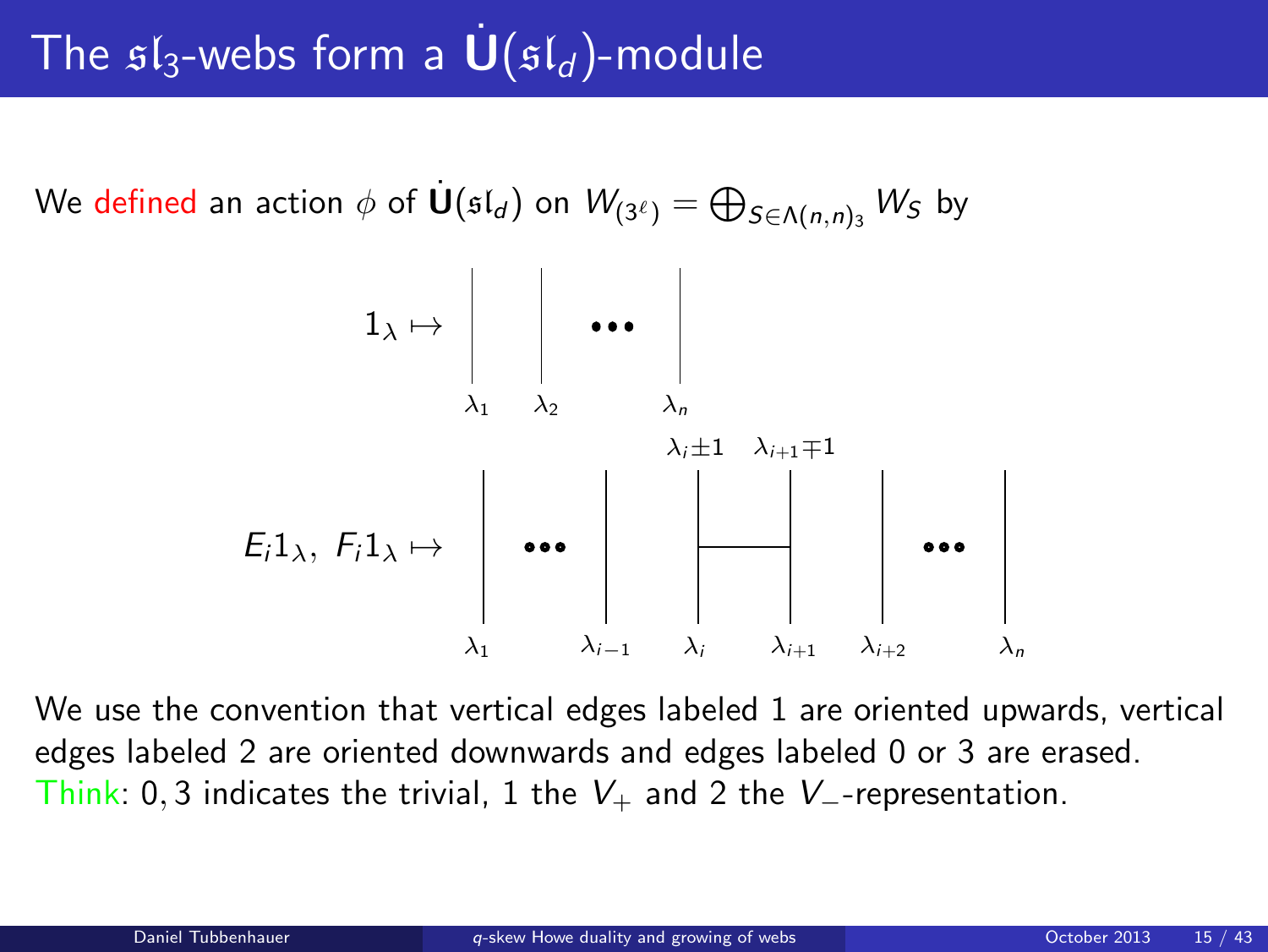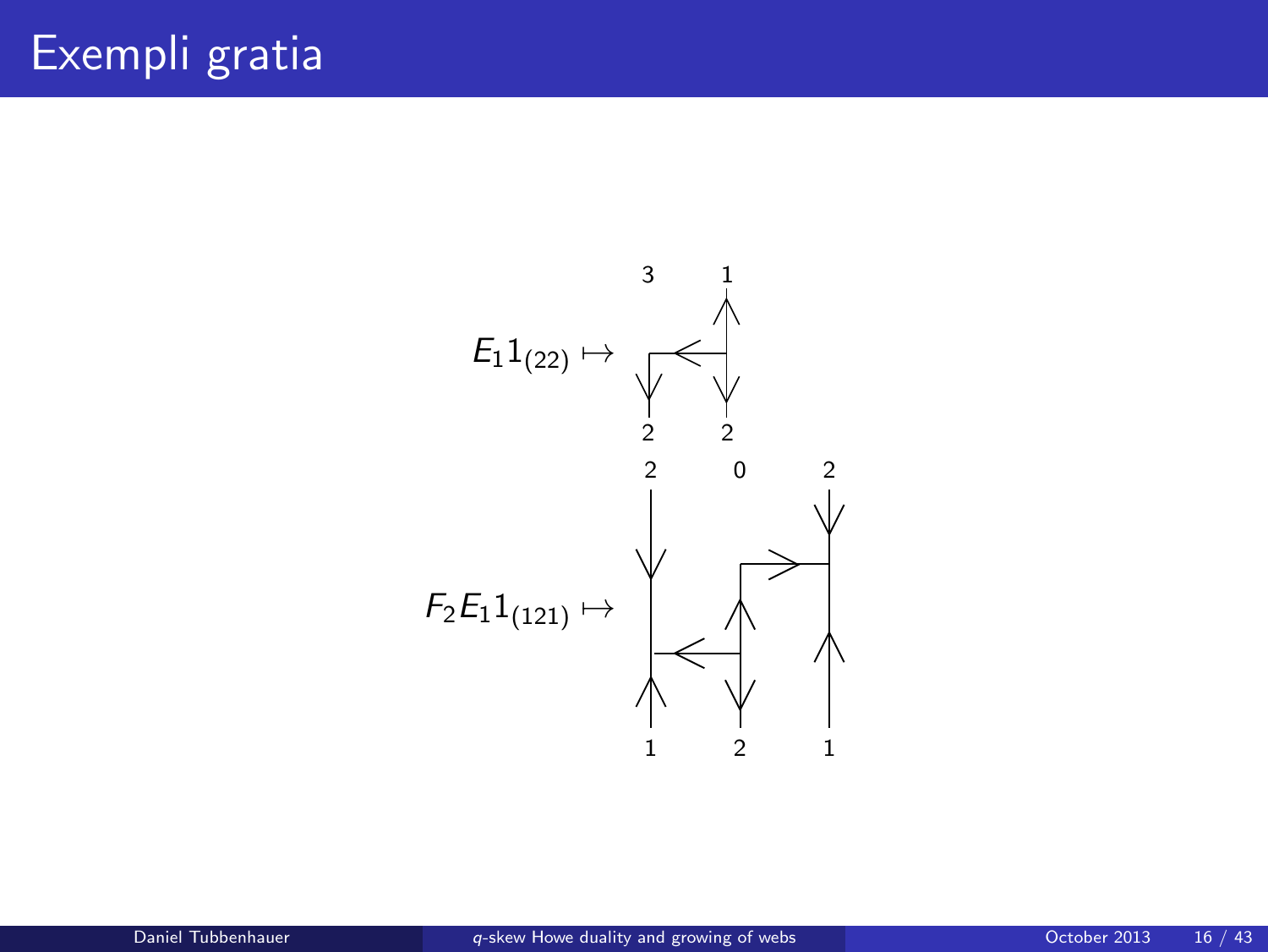## Proposition(MT)

The Kuperberg web basis  $B_5$  is Leclerc-Toffin's intermediate crystal basis under q-skew Howe duality, i.e.

$$
\mathrm{LT}(\mathcal{T})=\{F_{i_s}^{(r_s)}\cdots F_{i_1}^{(r_1)}v_{3^{\ell}}\mid \mathcal{T}\in \mathrm{Std}(3^{\ell})\}\overset{\mathrm{sHd}}{\longmapsto}w_5^J.
$$

(No  $K$ 's and  $E$ 's anymore!)

#### **Corollary**

The change-of-basis matrix from Kuperberg's web basis  $B<sub>S</sub>$  to the dual canonical basis  $dcan(W<sub>S</sub>)$  is unitriangular and

$$
w_S^J = e_S^J + \sum_{J' < J} c(S, J, J') e_S^{J'}
$$
 for  $c(S, J, J') \in \mathbb{N}[v, v^{-1}].$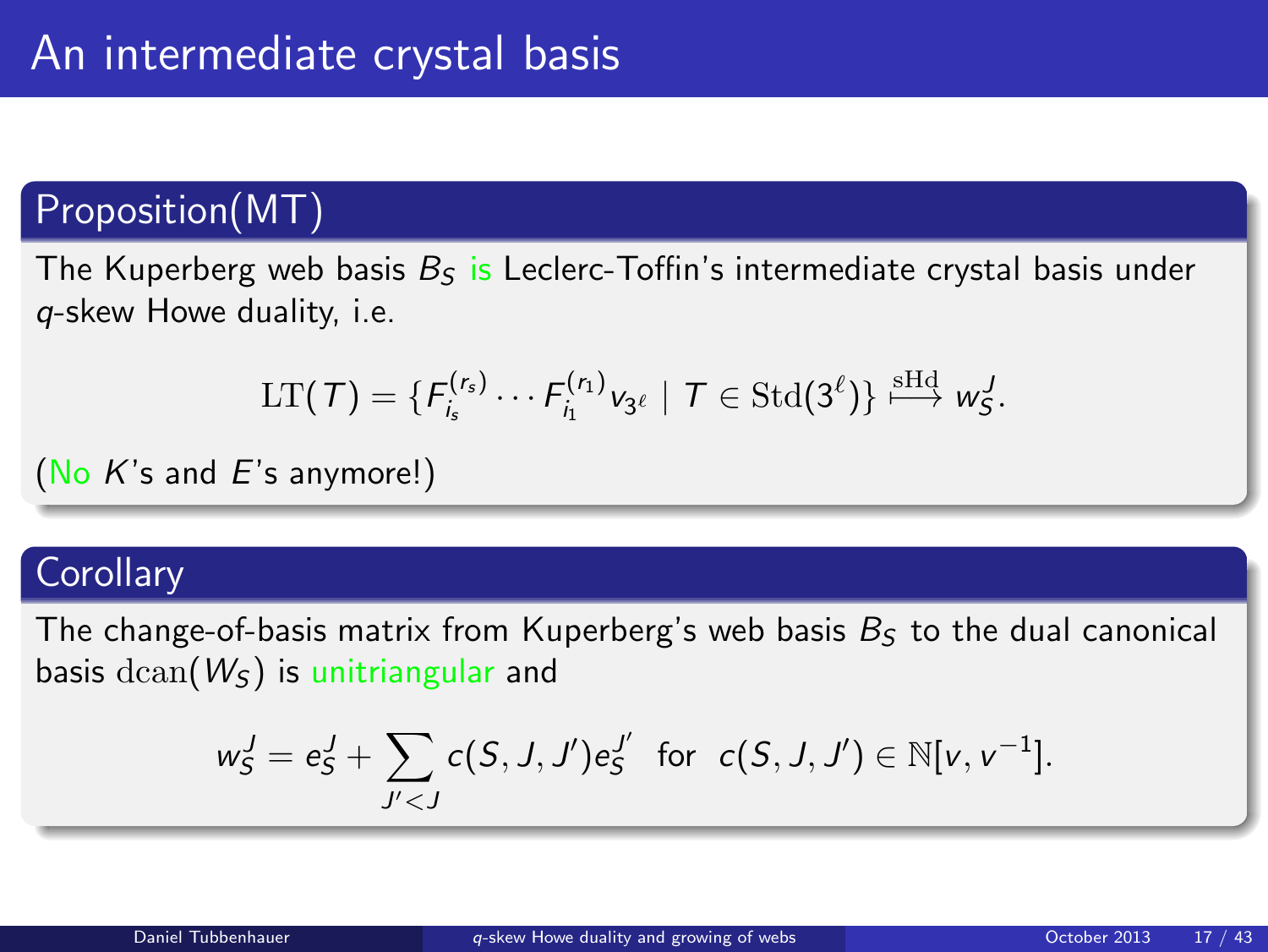## Example



From  $T$  we obtain the string

$$
LT(\mathcal{T}) = F_1 F_2 F_3^{(2)} F_2 F_1 F_4 F_3 F_2 F_5^{(2)} F_4^{(2)} F_3^{(2)}.
$$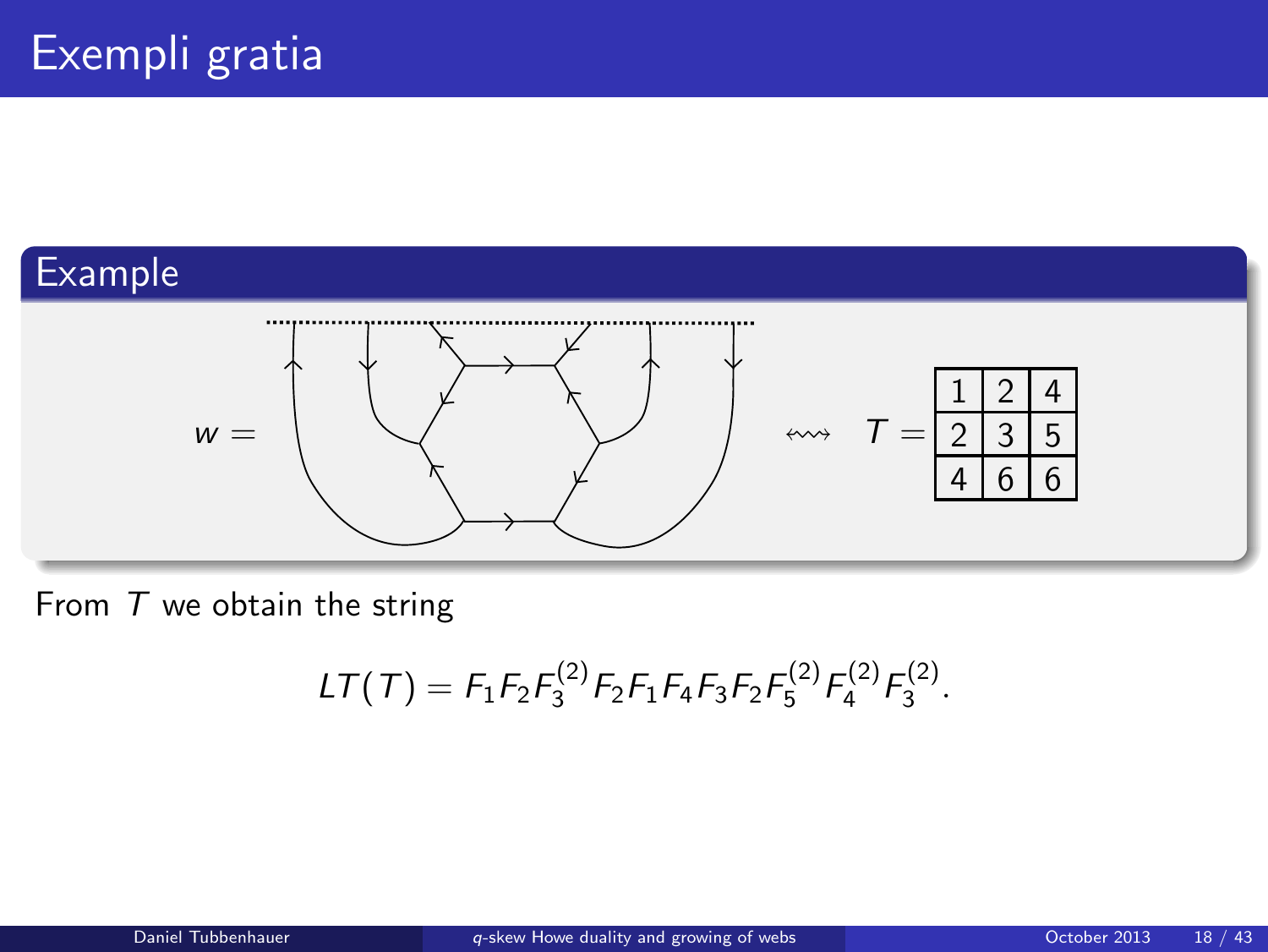Exempli gratia

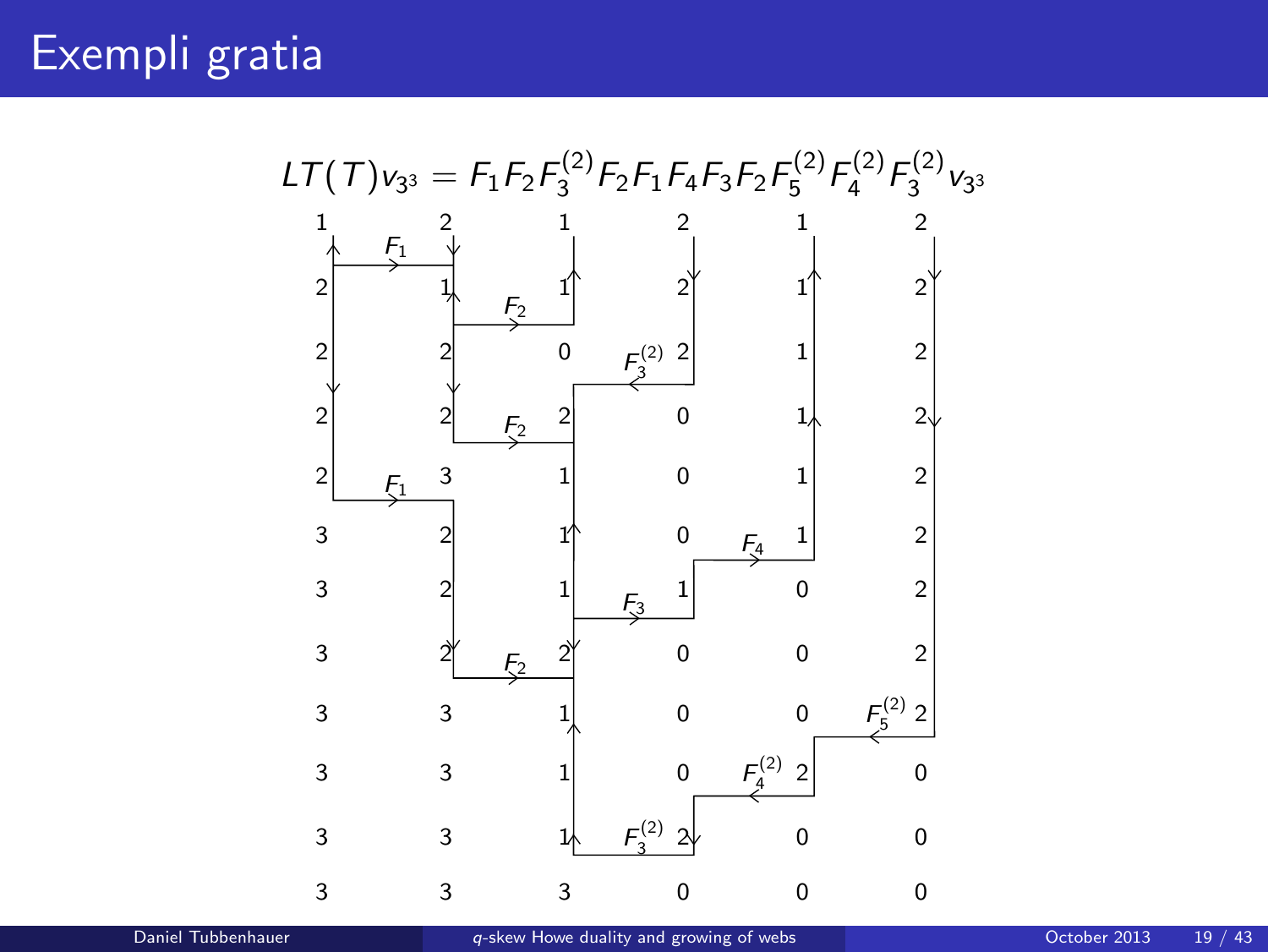The growth algorithm for webs can be read as webs "are" standard tableaux. So what "are" flows on webs and what "is" the weight of these flows?

#### **Observation**

Column-strict tableaux  $\mathcal{T} \in \mathrm{Col}(3^\ell)$  are 3-multipartitions

<span id="page-19-0"></span>

Question: The flows and their weights encode the coefficients of the web basis  $B_5$ in terms of the tensor basis  $\{ x_{\mathcal{T}'} \mid \mathcal{T}' \in \mathrm{Col}(3^\ell) \}.$  Shouldn't it be possible to encode both using fillings of 3-multipartitions?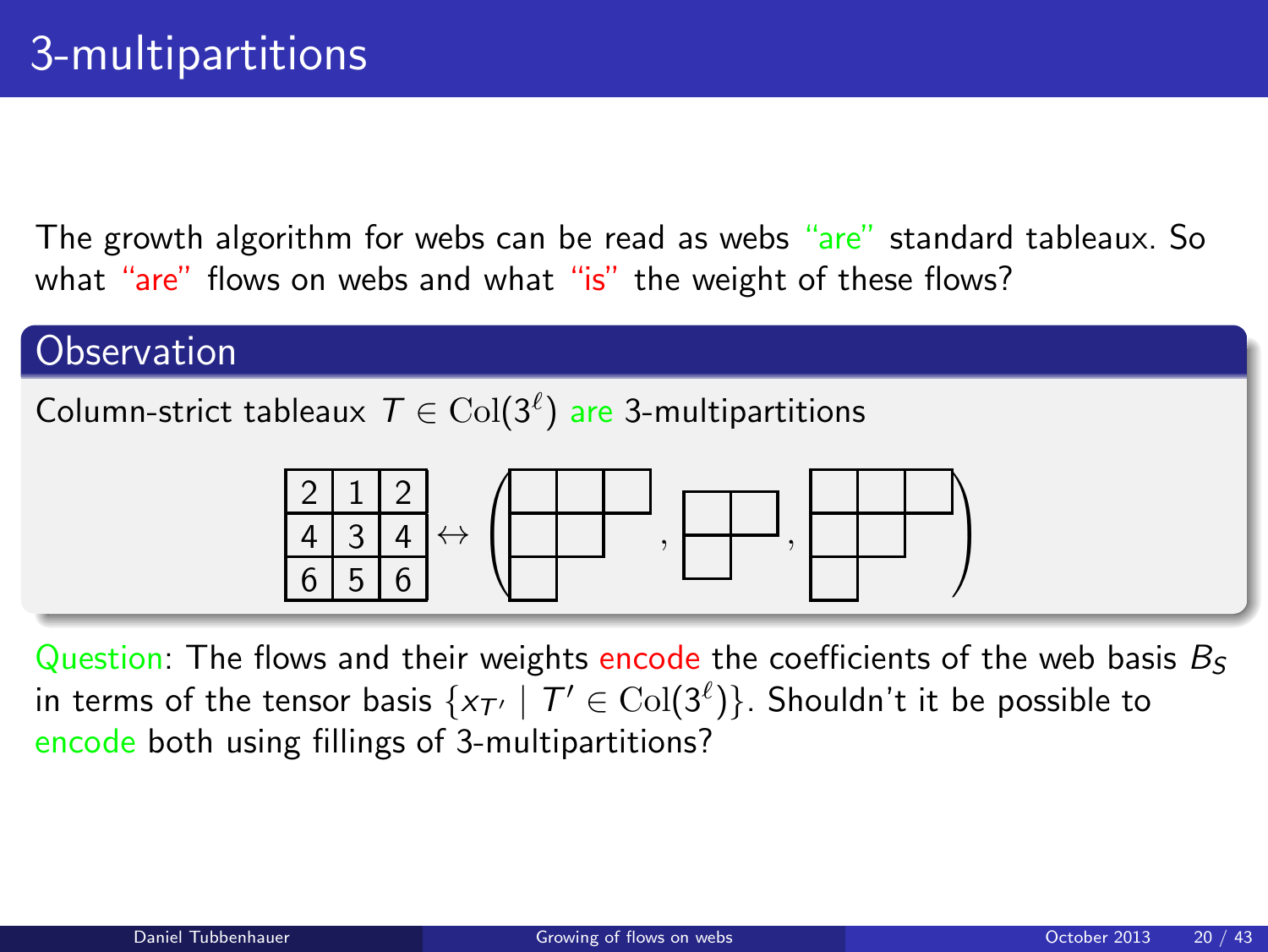#### Definition

Let  $\vec{\mathcal{T}}\in \mathrm{Std}(\vec{\lambda})$  be a (filled with numbers from  $\{1,\ldots,k\})$  3-multitableau  $\vec{\mathcal{T}} = (\mathcal{T}_1,\mathcal{T}_2,\mathcal{T}_3).$  For  $j \in \{1,\ldots,k\}$  let  $\mathcal{N}^j$  denote the set of all nodes that are filled with the number *j* and let  $\vec{T}$ <sup>*j*</sup> denote the 3-multitableau obtained from  $\vec{T}$  by removing all nodes with entries  $> i$  and set

$$
\deg(\vec{\mathcal{T}}^j) = |A^{k \succ N}(\vec{\mathcal{T}}^j)| - |R^{k \succ N}(\vec{\mathcal{T}}^j)| - a \text{ with } a = \begin{cases} 0, & \text{if } |N^j| = 1, \\ 1, & \text{if } |N^j| = 2, \\ 3, & \text{if } |N^j| = 3, \end{cases}
$$

Define deg( $\vec{T}$ ) by

$$
\deg_{\rm BKW}(\vec{\mathcal{T}})=\sum_{j=1}^k\deg(\vec{\mathcal{T}}^j).
$$

For the experts: This is also known as Brundan-Kleshchev-Wang's degree.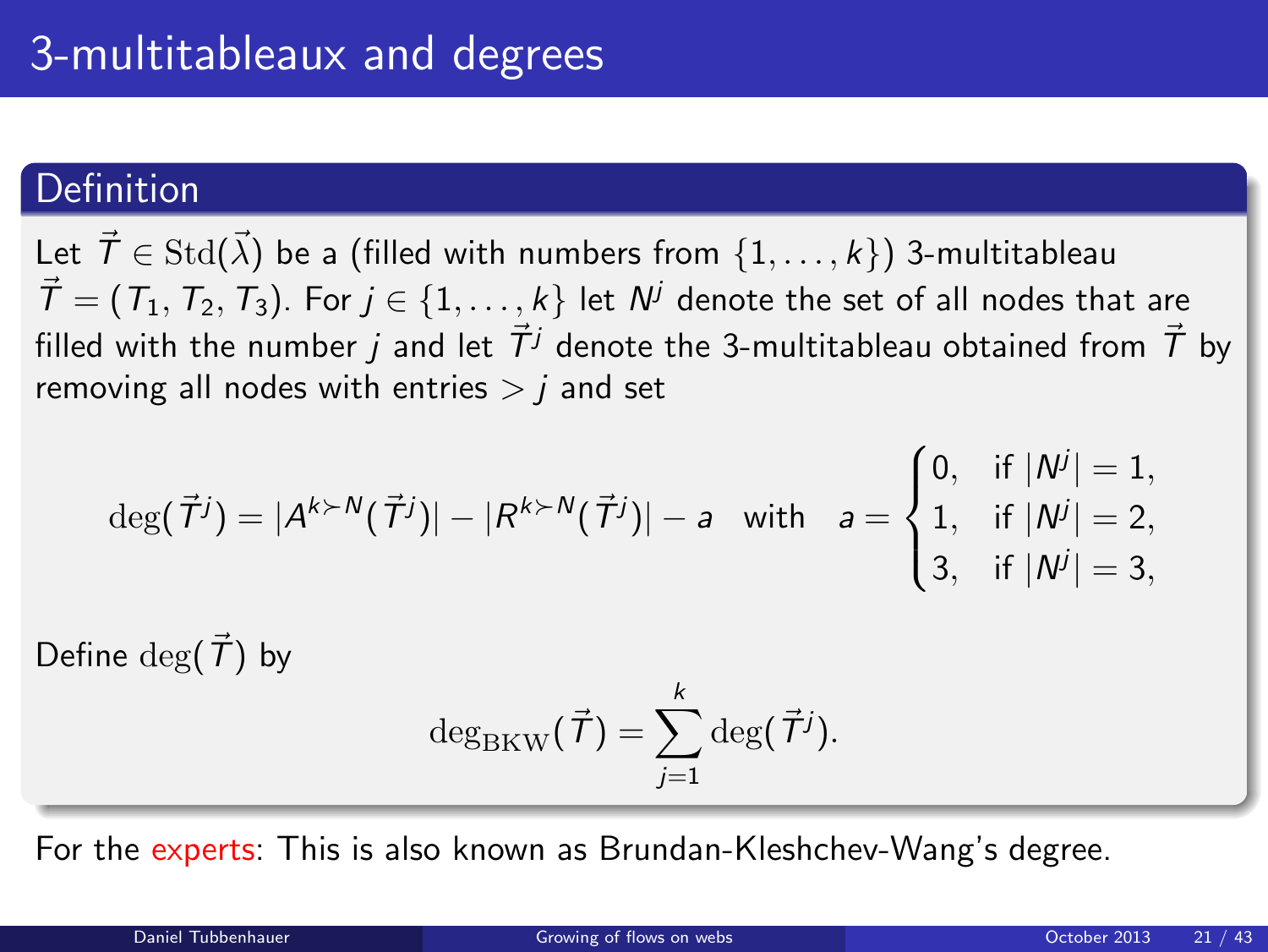## Theorem(T)

A suitable  $\vec{\mathcal{T}}\in \mathrm{Std}(\vec{\lambda})$  gives rise to a flow on a web via an extended growth algorithm. Moreover, one can obtain all flows on all webs in this way and  $\deg_{\rm BKW}({\vec{\mathcal{T}}})=\sum_{j=1}^k\deg({\vec{\mathcal{T}}}^j)$  is exactly minus the weight of the flow.

Although the algorithm is completely explicit, I do not define it today, since there are several rules that one has to follows. I give an example instead.

Only keep in mind: Webs "are" standard tableaux and flows on webs "are" 3-multitableaux.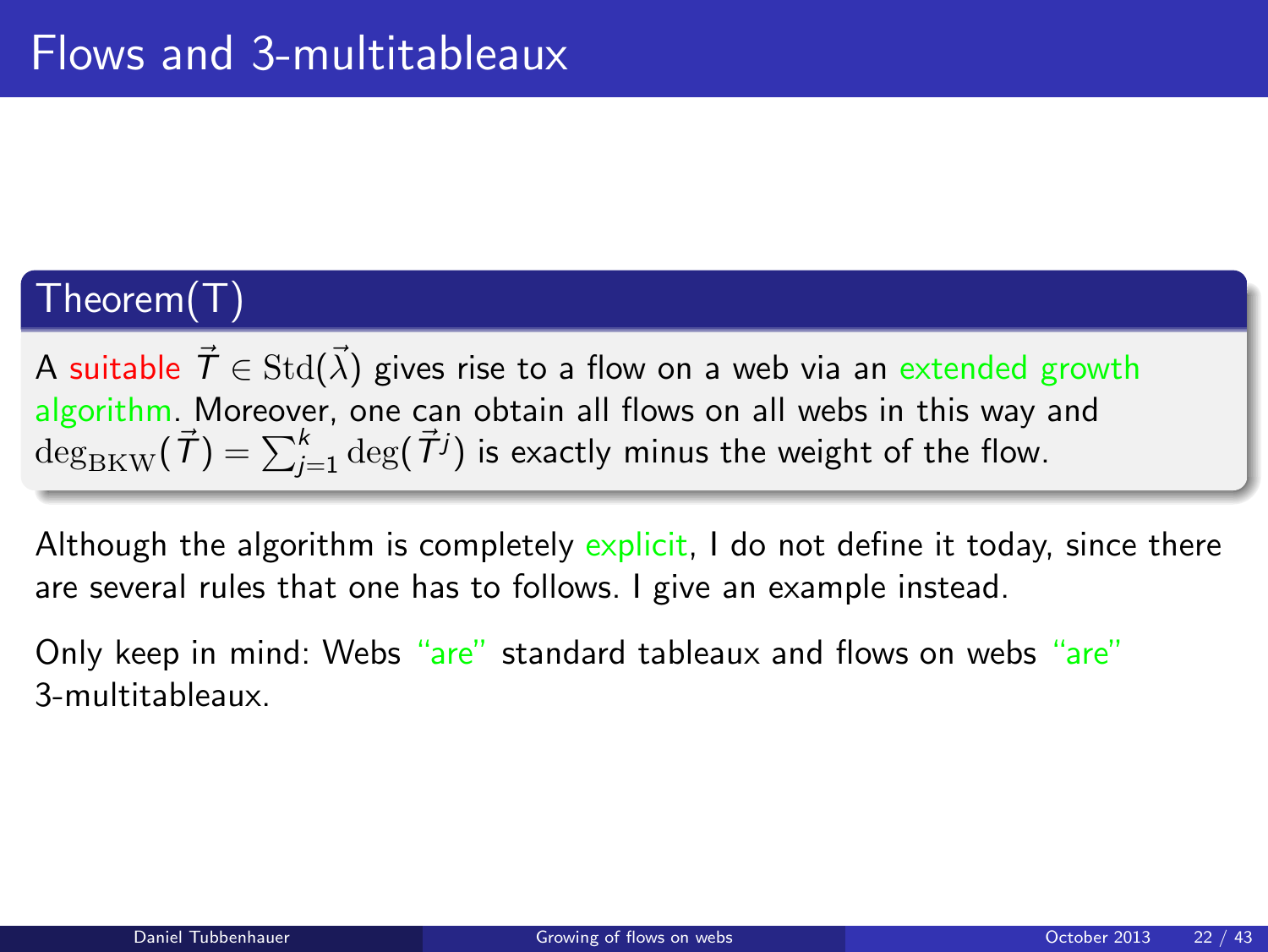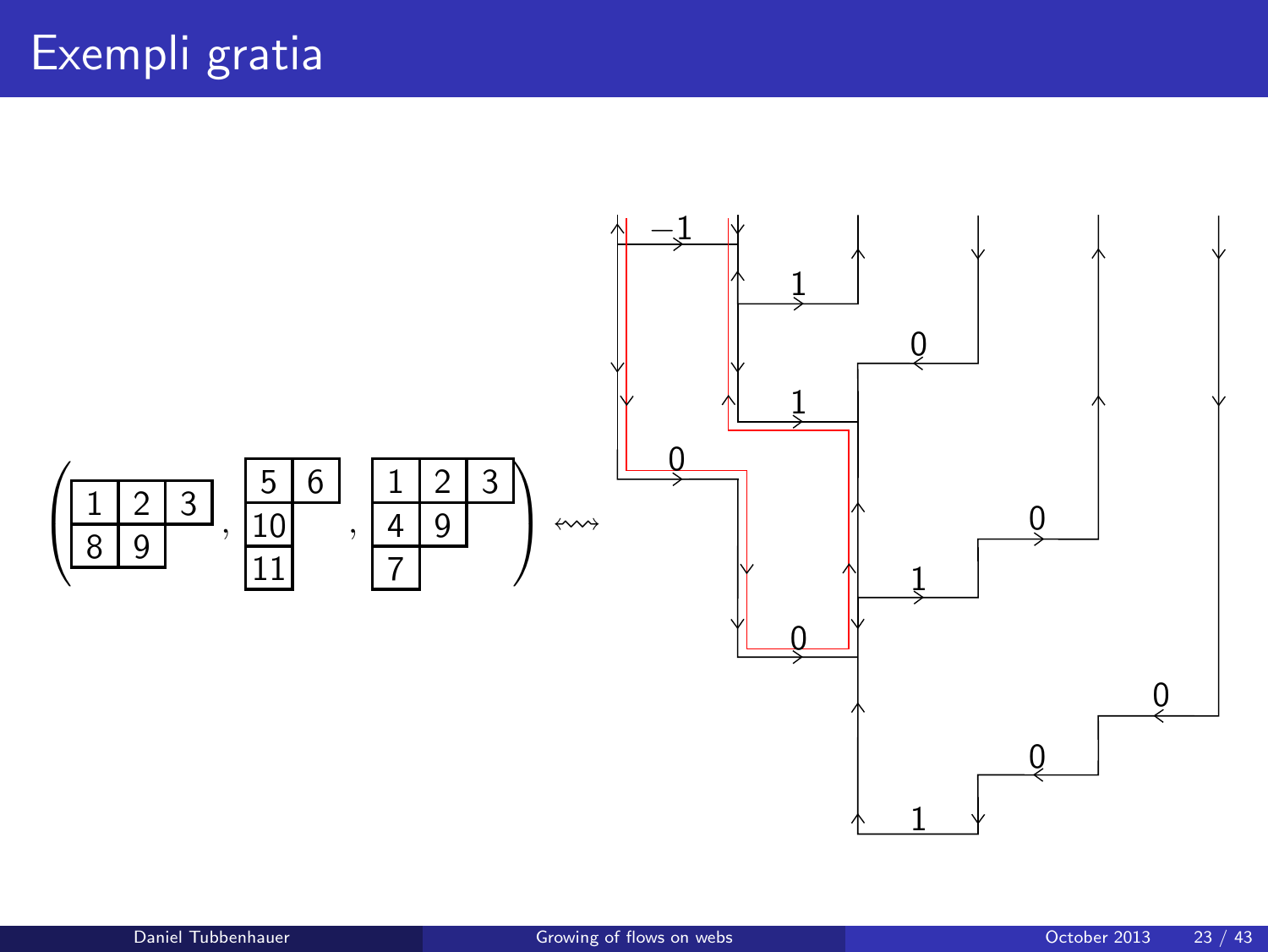#### Let's categorify everything!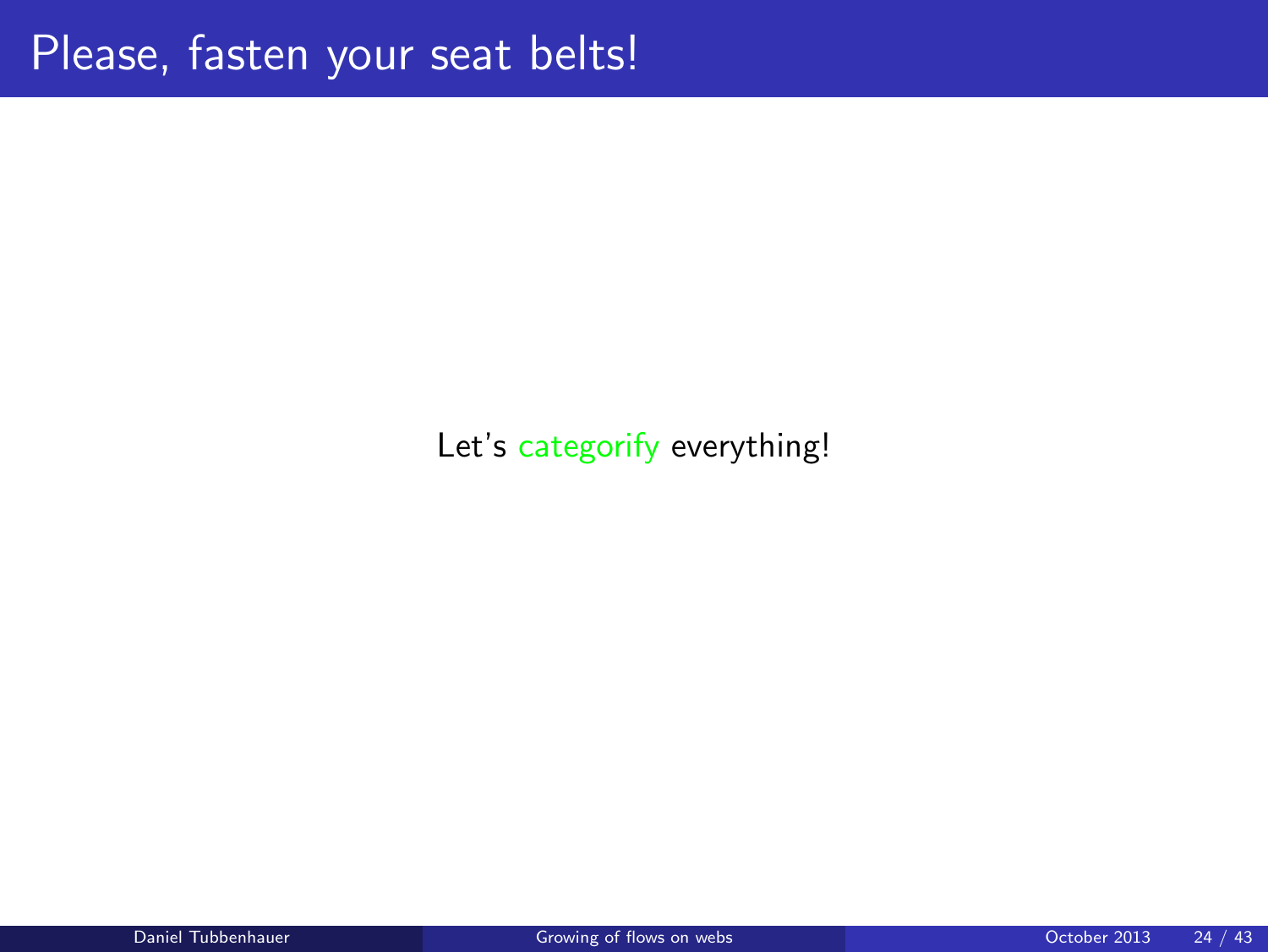A pre-foam is a cobordism with singular arcs between two webs. Composition consists of placing one pre-foam on top of the other. The following are called the zip and the unzip respectively.

<span id="page-24-0"></span>

They have dots that can move freely about the facet on which they belong, but we do not allow dot to cross singular arcs.

A foam is a formal C-linear combination of isotopy classes of pre-foams modulo the following relations.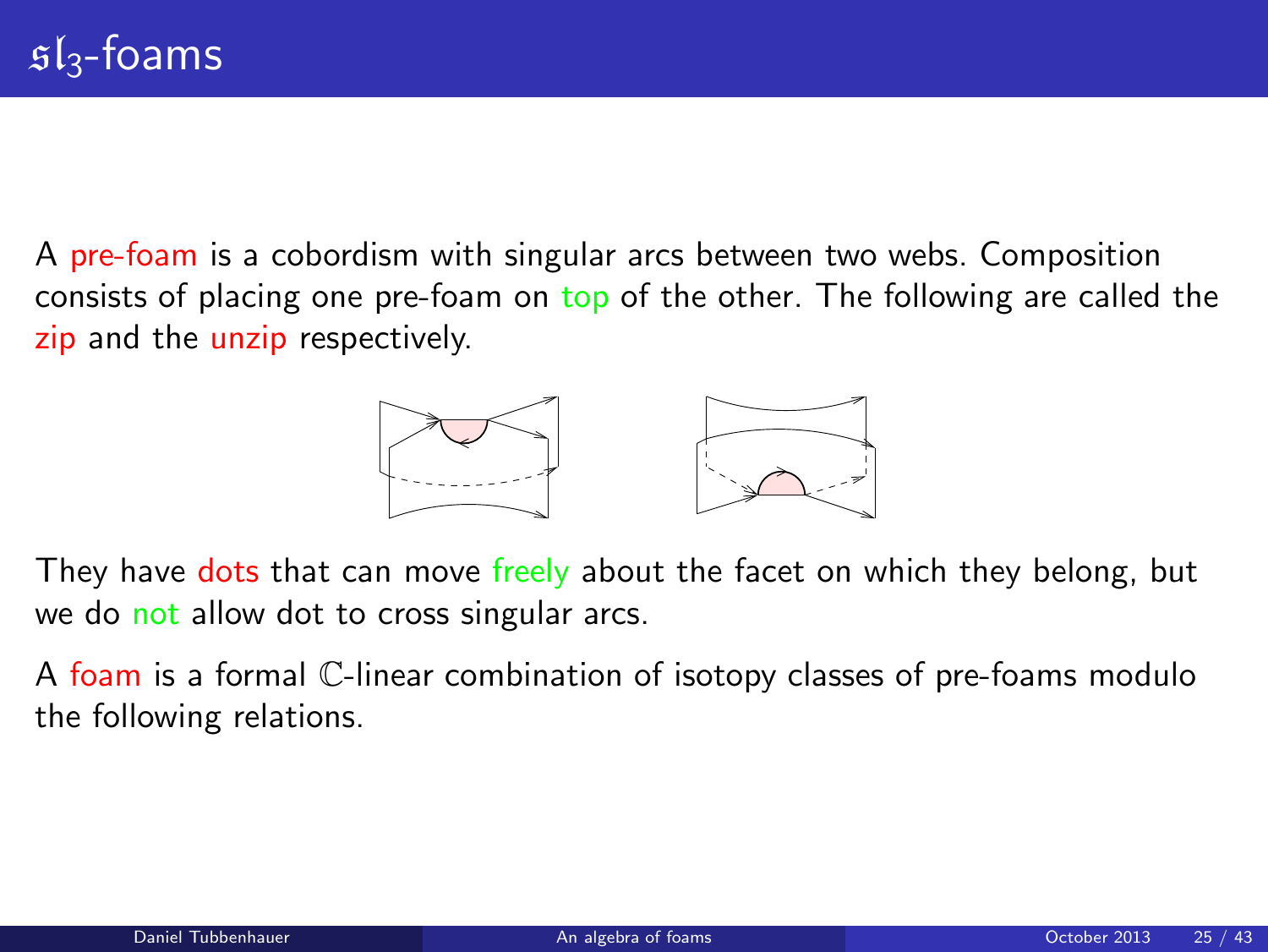# The foam relations  $\ell = (3D, NC, S, \Theta)$

$$
\begin{array}{ccc}\n&\overline{\cdots} = 0 & (3D) \\
&= & - & \overline{\cdots} & - \\
&= & - & \overline{\cdots} & - \\
&= & - & \overline{\cdots} & - \\
&= & - & \overline{\cdots} & - \\
&= & - & \overline{\cdots} & - \\
&= & - & \overline{\cdots} & - \\
&= & - & \overline{\cdots} & - \\
&= & - & \overline{\cdots} & - \\
&= & - & \overline{\cdots} & - \\
&= & & \overline{\cdots} & - & (5)\n\end{array}
$$

$$
\beta \overbrace{\delta}_{\delta} = \begin{cases} 1, & (\alpha, \beta, \delta) = (1, 2, 0) \text{ or a cyclic permutation,} \\ -1, & (\alpha, \beta, \delta) = (2, 1, 0) \text{ or a cyclic permutation,} \\ 0, & \text{else.} \end{cases} \tag{0}
$$

Adding a closure relation to  $\ell$  suffice to evaluate foams without boundary!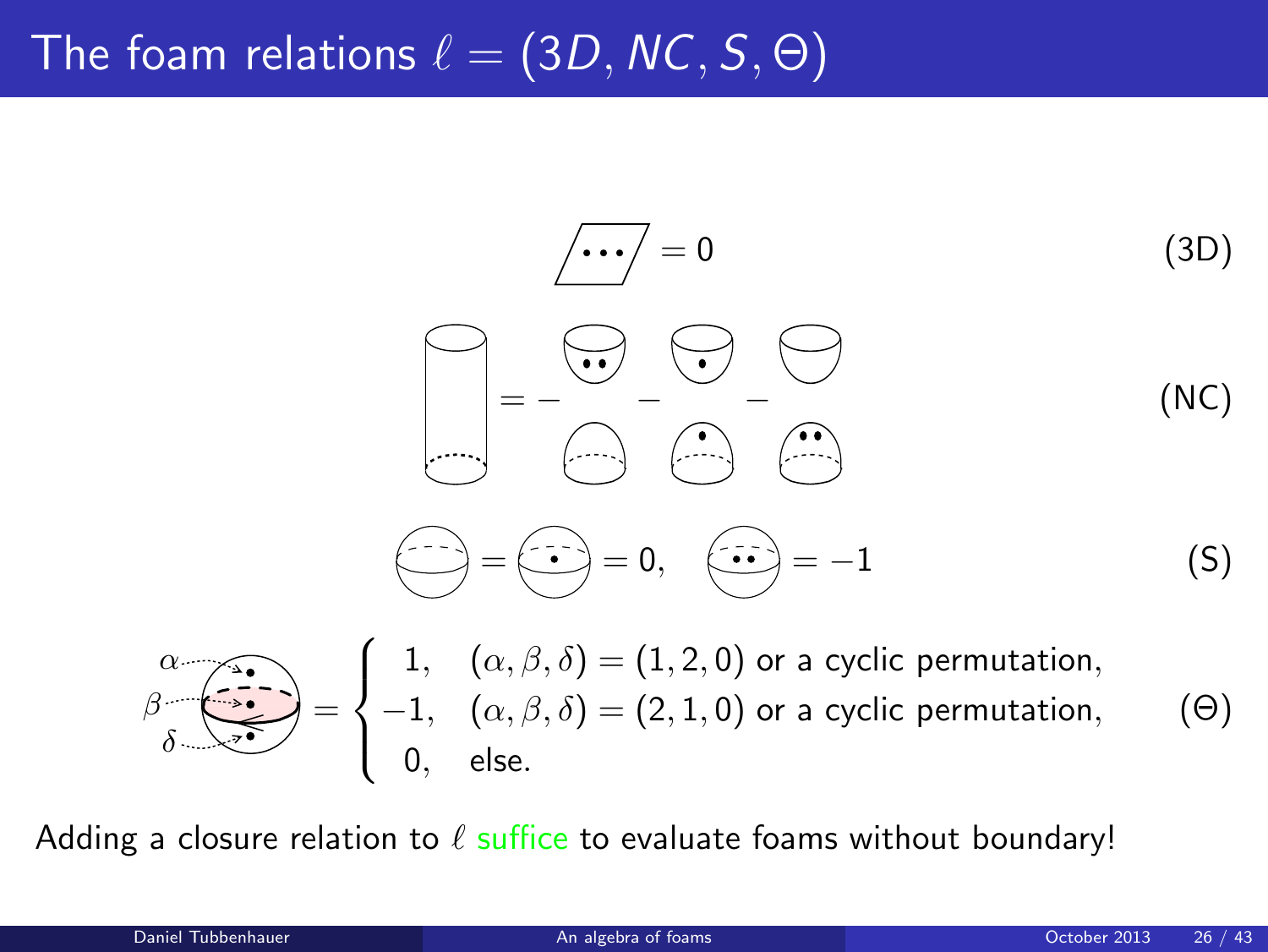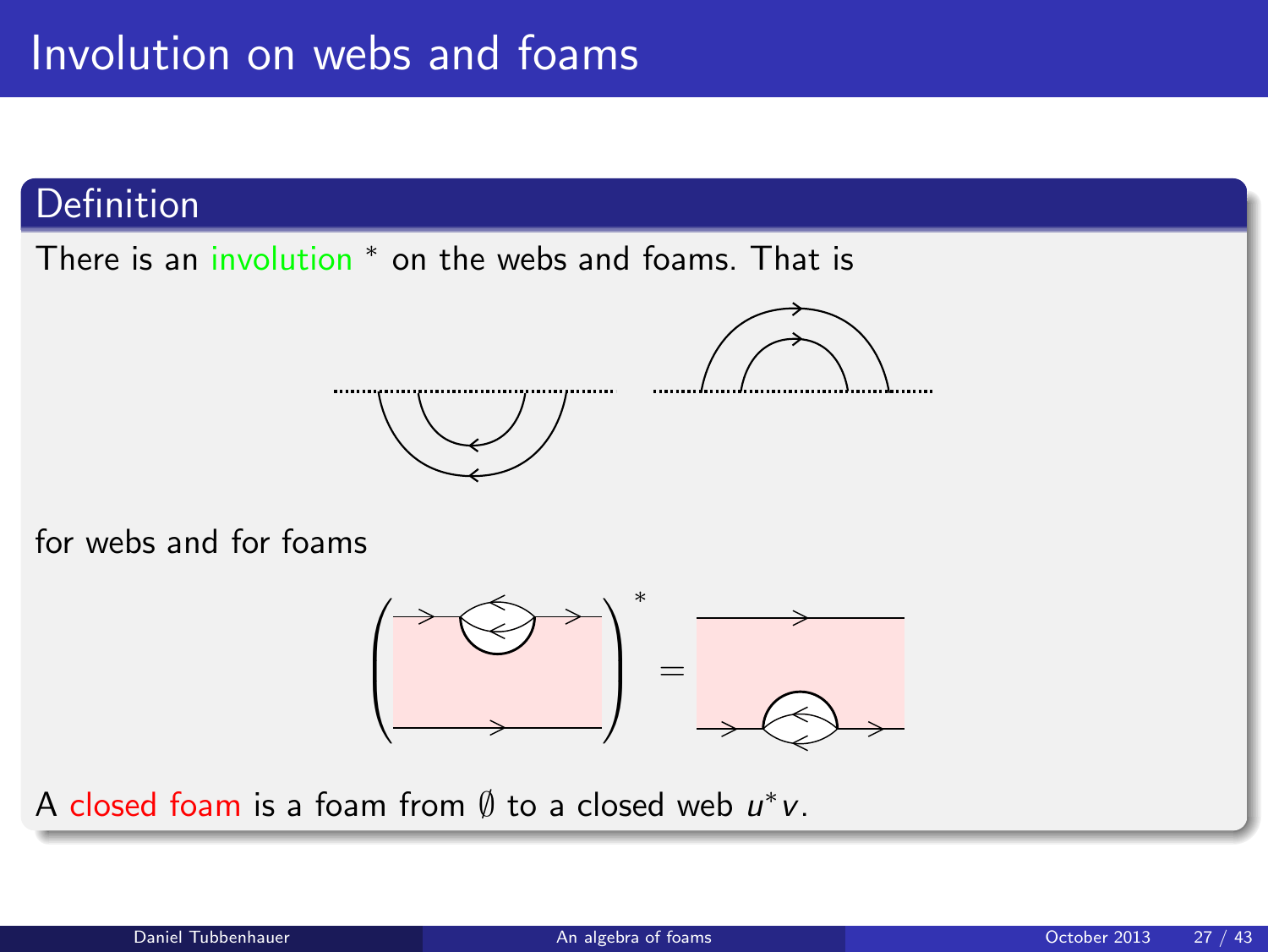**Foam**<sub>3</sub> is the category of foams, i.e. objects are webs w and morphisms are foams F between webs. The category is graded by the  $q$ −degree

$$
\deg_q(F) = \chi(\partial F) - 2\chi(F) + 2d + b,
$$

where  $d$  is the number of dots and  $b$  is the number of vertical boundary components. The foam homology of a closed web  $w$  is defined by

$$
\mathcal{F}(w) = \text{Foam}_3(\emptyset, w).
$$

 $\mathcal{F}(w)$  is a graded, complex vector space, whose q-dimension can be computed by the Kuperberg bracket (that is counting all flows on  $w$  and their weights).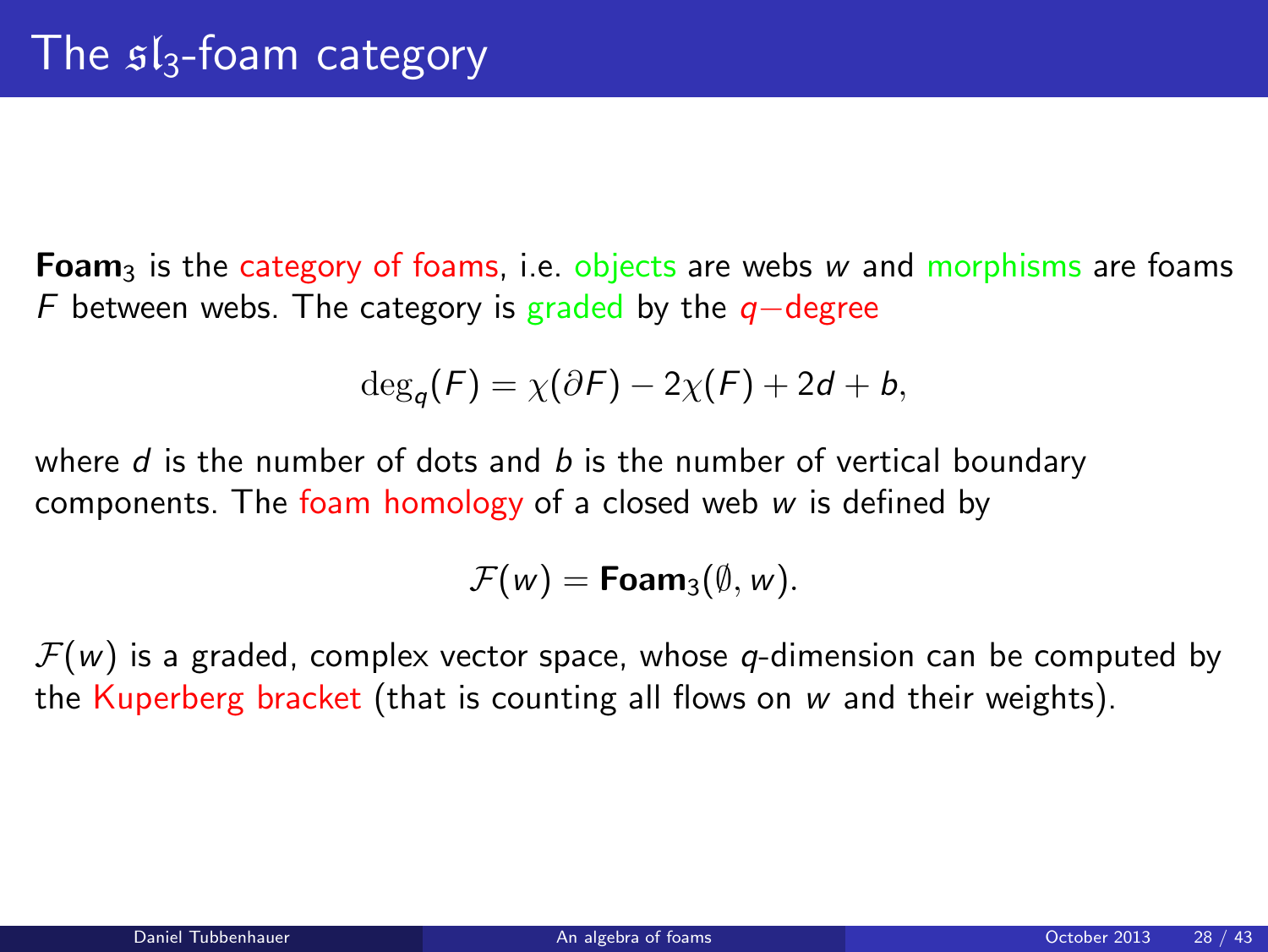## Definition(MPT)

Let  $S = (s_1, \ldots, s_n)$ . The  $sI_3$ -web algebra  $K_S$  is defined by

$$
K_S=\bigoplus_{u,v\in B_S} {}_uK_v,
$$

with

$$
_{u}K_{v}=\mathcal{F}(u^{*}v)\{n\},
$$
 i.e. all foams:  $\emptyset \to u^{*}v$ .

Multiplication is defined as follows.

$$
{}_{u}K_{v_1}\otimes{}_{v_2}K_{w}\to {}_{u}K_{w}
$$

is zero, if  $v_1 \neq v_2$ . If  $v_1 = v_2$ , use the multiplication foam  $m_v$ , e.g.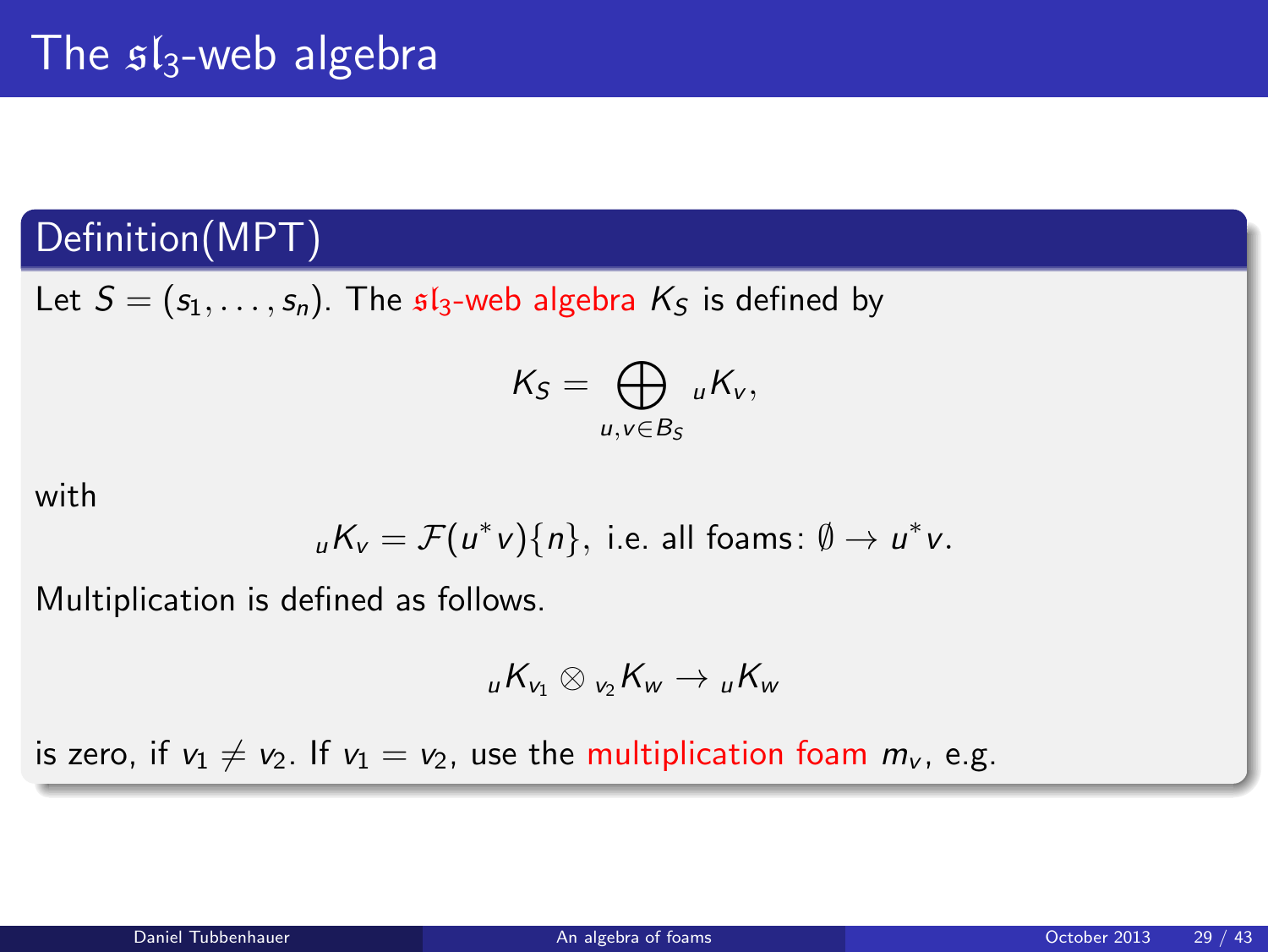## The  $sI_3$ -web algebra



## Theorem(s)(MPT)

The multiplication is well-defined, associative and unital. The multiplication foam  $m<sub>v</sub>$  has q-degree n. Hence,  $K<sub>S</sub>$  is a finite dimensional, unital and graded algebra. Moreover, it is a graded Frobenius algebra.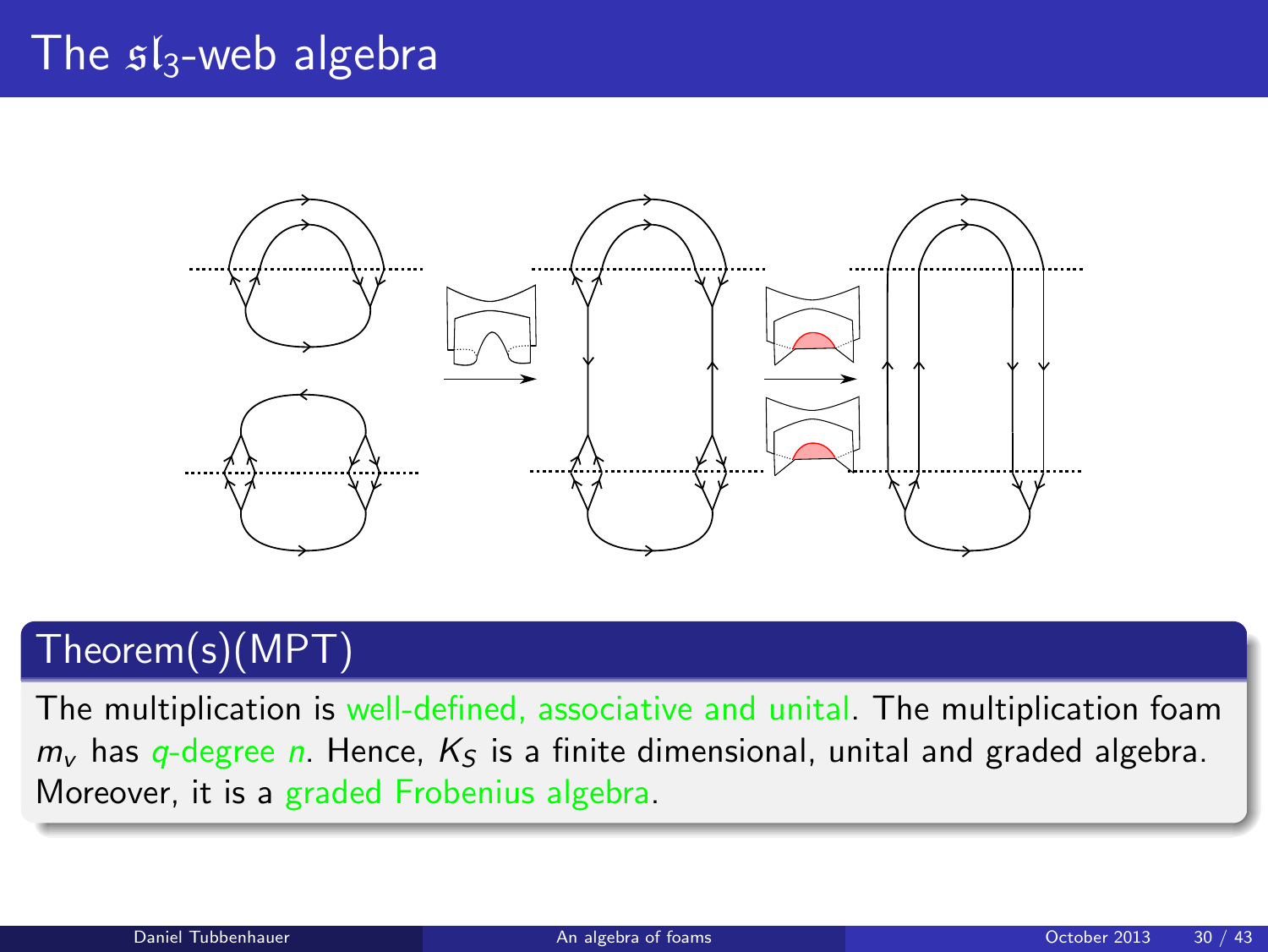# Higher representation theory

Moreover, for  $n = d = 3\ell$  we define

$$
W_{(3^\ell)}=\bigoplus_{\mu_s\in \Lambda(n,n)_3}W_S
$$

on the level of webs and on the level of foams we define

$$
\mathcal{W}^{(p)}_{(3^{\ell})} = \bigoplus_{\mu_s \in \Lambda(n,n)_3} K_S - (\mathrm{p}) \mathsf{Mod}_{gr}.
$$

With this constructions we obtain our first categorification result.

Theorem(MPT)

$$
\mathcal{K}_0(\mathcal{W}_{(3^\ell)}) \otimes_{\mathbb{Z} [q,q^{-1}]} \mathbb{Q}(q) \cong \mathcal{W}_{(3^\ell)} \text{ and } \mathcal{K}_0^\oplus(\mathcal{W}_{(3^\ell)}^\rho) \otimes_{\mathbb{Z} [q,q^{-1}]} \mathbb{Q}(q) \cong \mathcal{W}_{(3^\ell)}.
$$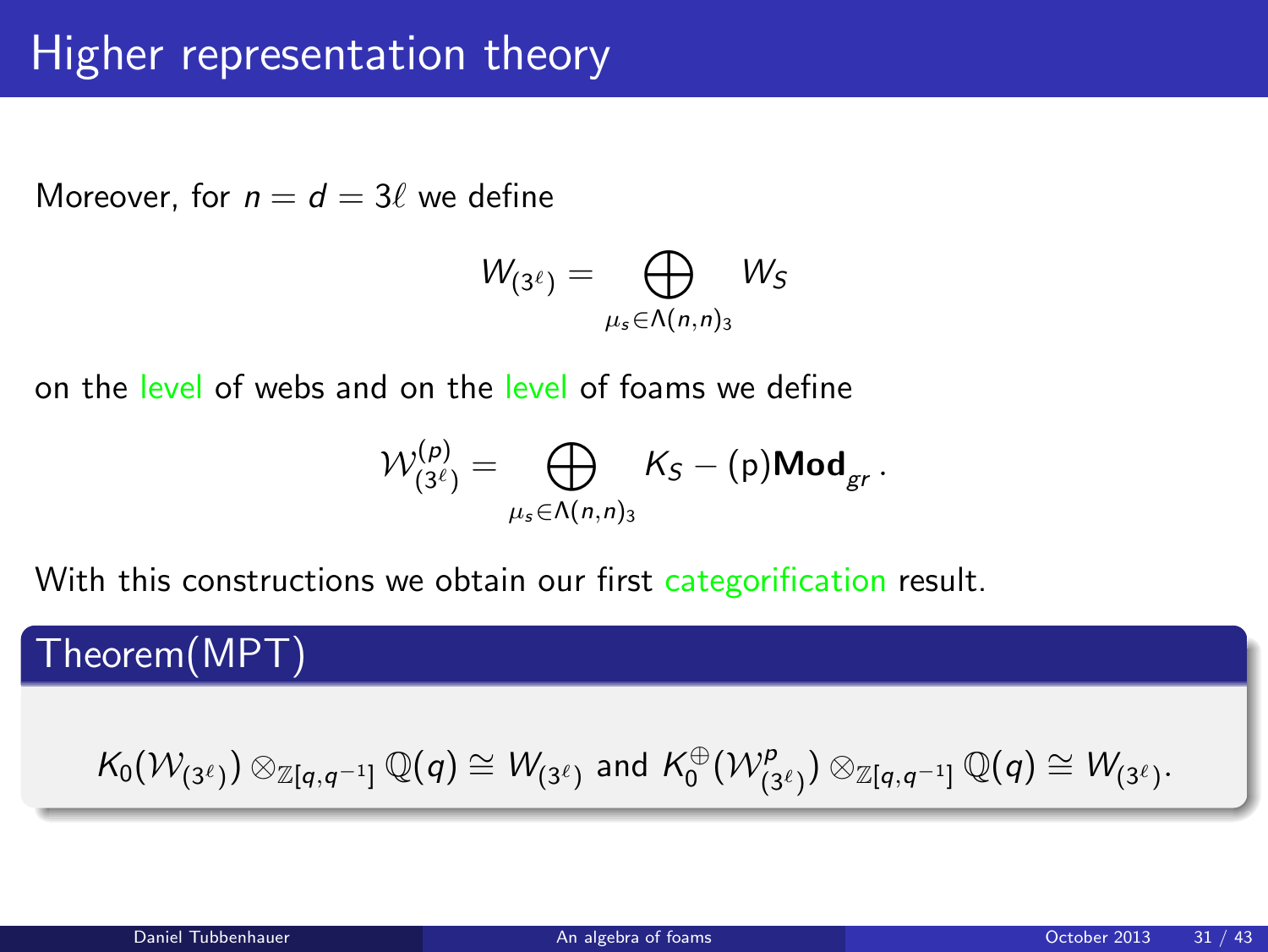As a remainder, the LT-algorithm gives

$$
LT(\mathcal{T}) = x_{\mathcal{T}} + \sum_{\mathcal{T}' \prec \mathcal{T}} \alpha_{\mathcal{T}'}(v) x_{\mathcal{T}'}.
$$

Thus, we need column-strict tableaux and 3-multitableaux (for  $x_{\tau'}$  and  $\alpha_{\tau'}(v)$ ). What do we expect to gain? Since Leclerc-Toffin also showed

<span id="page-31-0"></span>
$$
b_T = \text{LT}(\mathcal{T}) + \sum_{T'' \prec T} \beta_{T''T}(v) \text{LT}(T'')
$$

we expect that we get a method to "compute" the projective indecomposable of  $K<sub>S</sub>$ , since they should decategorify to the dual canonical basis.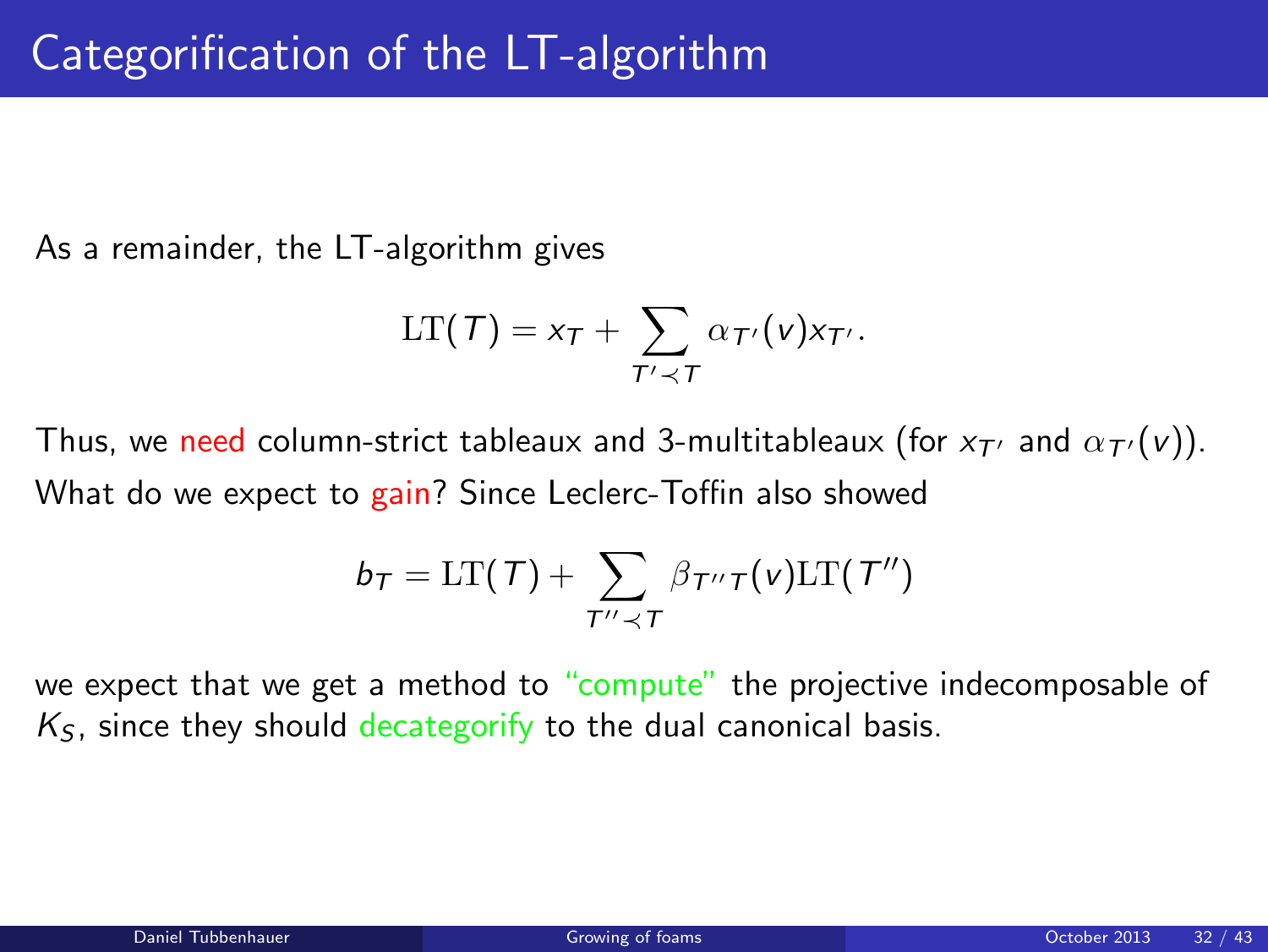## A picture is worth thousand words

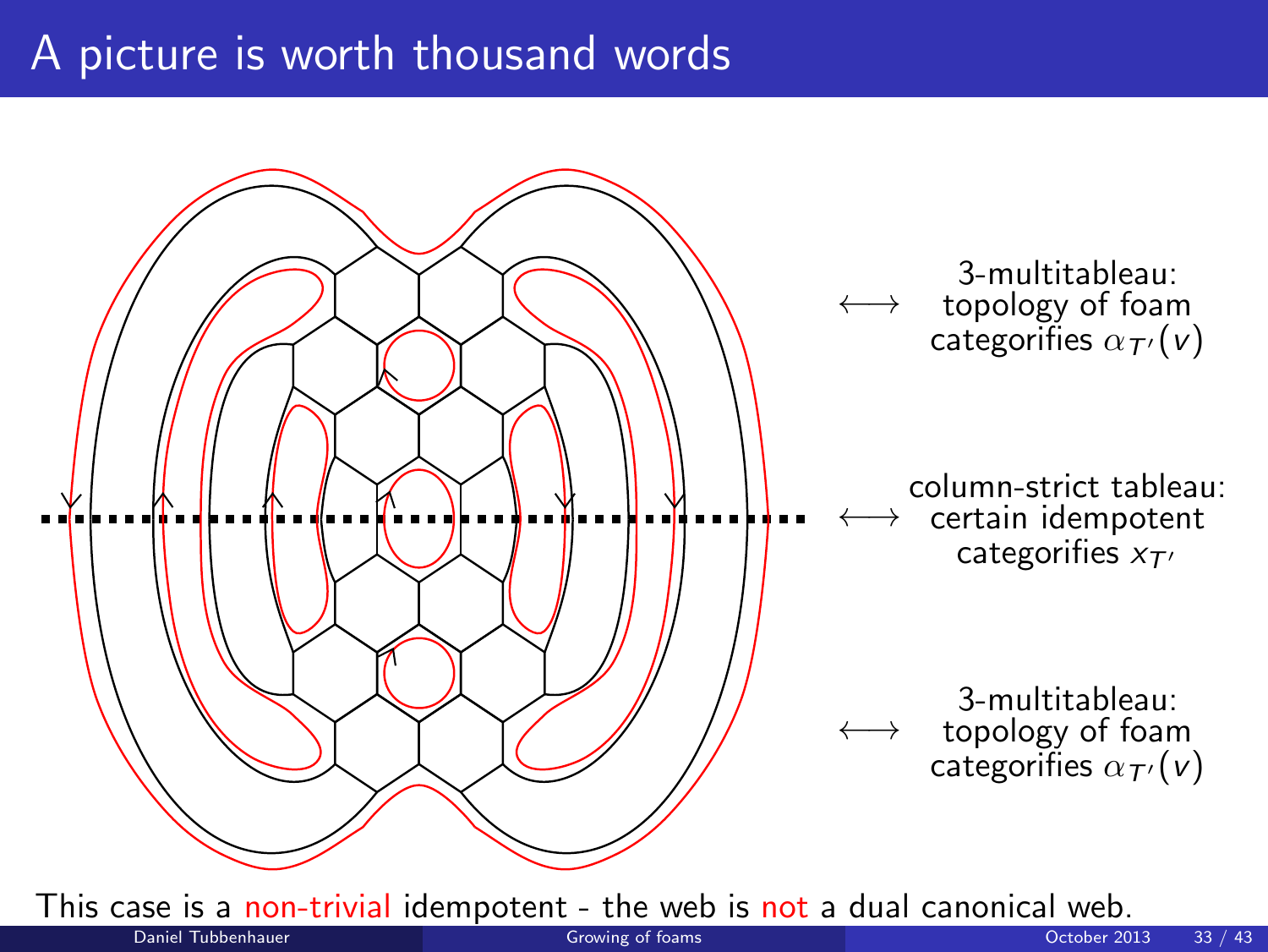#### Definition(T)

Given a pair of a sign string and a state string  $(S, J)$ , the corresponding 3-multipartition  $\vec{\lambda}$  and two Kuperberg webs  $u, v \in B_S$  that extend J to  $f_u$  and  $f_v$ receptively. We define a foam by

$$
\mathcal{F}_{\vec{\mathcal{T}}(u_{f_u}), \vec{\mathcal{T}}(v_{f_v})}^{\vec{\lambda}} = \underbrace{\mathcal{F}_{\sigma_u}}_{\text{max}} \quad \underbrace{e(\vec{\lambda})}_{\text{max}} \quad \underbrace{d(\vec{\lambda})}_{\text{max}} \quad \mathcal{F}_{\sigma_v}^*
$$

Topology Idempotent Dots Topology

.

#### Theorem(T)

The growth algorithm for foams is well-defined, the only input data are webs and flows on webs, works inductively and gives a graded cellular basis of  $K<sub>S</sub>$ .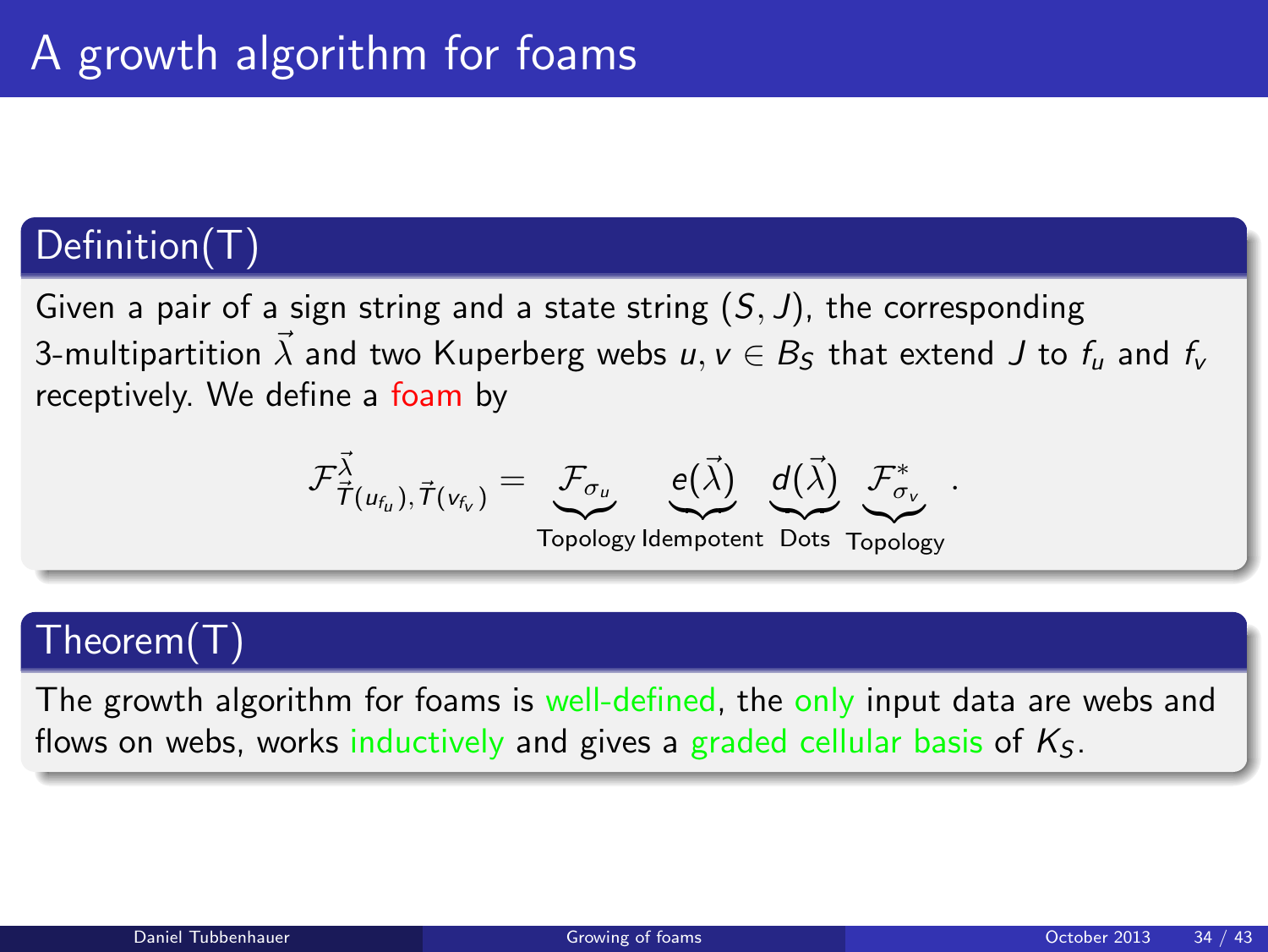We have two webs with flows for the pair  $S = (+, -, +, -)$  and  $J = (0, 0, 0, 0)$ , i.e. two either nested or non-nested circles without flow



In this case the tableaux and the 3-multipartitions are the same, that is

$$
\mathcal{T} = \boxed{\frac{2}{4} \boxed{1}{3} \boxed{4}} \iff \vec{\lambda} = \left(\boxed{\phantom{124} \boxed{1}} \right), \boxed{\phantom{124} \boxed{1}} \tag{14}
$$

How to assign a dotted idempotent  $e(\vec{\lambda}) d(\vec{\lambda})$  that is suitable for both webs?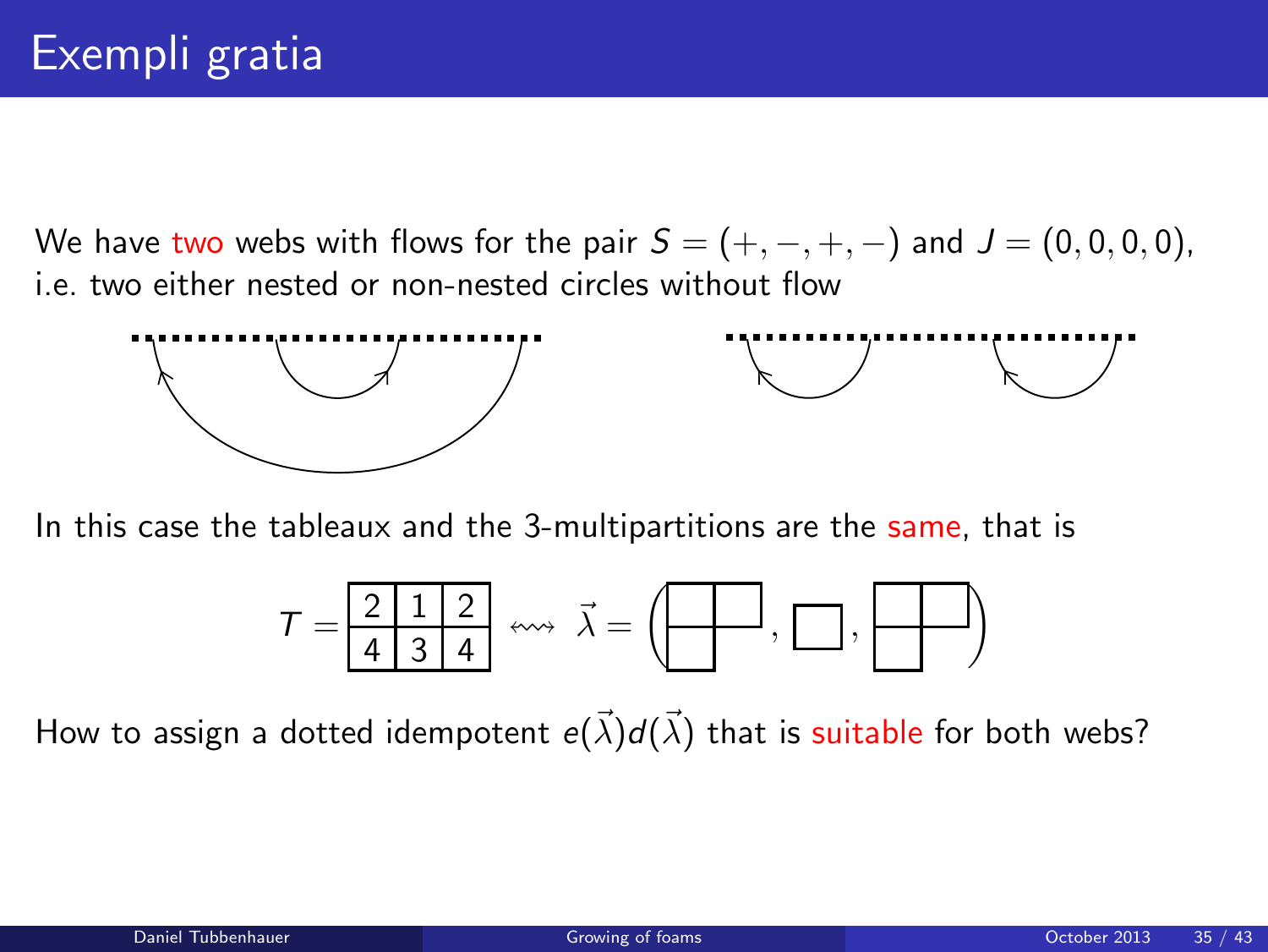$$
\mathcal{T}_{\vec{\lambda}} = \left(\begin{array}{|c|}\n\boxed{1 & 2} \\
\boxed{3}\n\end{array}, \begin{array}{|c|}\n\boxed{4} \\
\end{array}, \begin{array}{|c|}\n\boxed{5 & 6} \\
\hline\n\boxed{7}\n\end{array}\right) \leftrightarrow \text{LT}(\vec{\lambda}) = \mathcal{F}_1 \mathcal{F}_3 \mathcal{F}_2 \mathcal{F}_2 \mathcal{F}_1 \mathcal{F}_3 \mathcal{F}_2
$$

and define a dotted idempotent  $e(\vec{\lambda}) d(\vec{\lambda})$  by applying  $q$ -skew Howe duality and spread dots based on addable nodes.



I do not have time but very roughly: In order to define the topology  $\mathcal{F}_{\sigma_u},\mathcal{F}_{\sigma_v}^*$  one let  $\mathcal{S}_n$  act on  $\mathcal{T}_{\vec{\lambda}}$  by permuting entries until it looks like the one from the extended growth algorithm. Then use a certain "zipping"-foam for each transposition.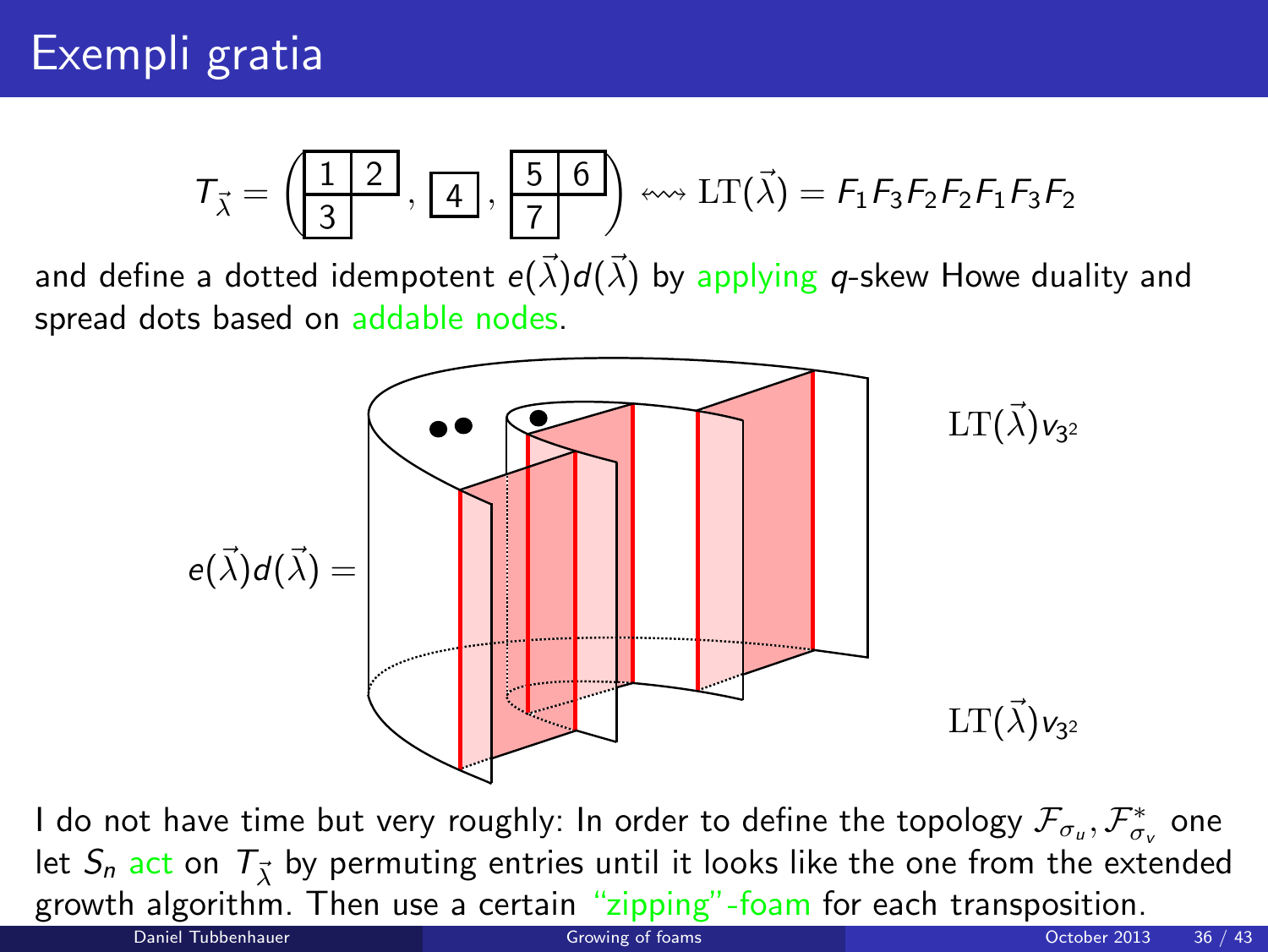Khovanov and Lauda's diagrammatic categorification of  $\dot{\mathsf{U}}_q(\mathfrak{sl}_d)$ , denoted  $\mathcal{U}(\mathfrak{sl}_d)$ , is also related to our framework! Roughly, it consist of string diagrams of the form

$$
\bigotimes_i \lambda_i : \mathcal{E}_i \mathcal{E}_j \mathbf{1}_{\lambda} \Rightarrow \mathcal{E}_j \mathcal{E}_i \mathbf{1}_{\lambda} \{(\alpha_i, \alpha_j)\}, \lambda - \alpha_i \bigvee_i \lambda_i : \mathcal{F}_i \mathbf{1}_{\lambda} \Rightarrow \mathcal{F}_i \mathbf{1}_{\lambda} \{\alpha^{ij}\}
$$

with a weight  $\lambda\in\mathbb{Z}^{n-1}$  and suitable shifts and relations like

<span id="page-36-0"></span>
$$
\bigwedge_i \lambda = \bigwedge_j \lambda \text{ and } \bigwedge_j \lambda = \bigwedge_j \lambda, \text{ if } i \neq j.
$$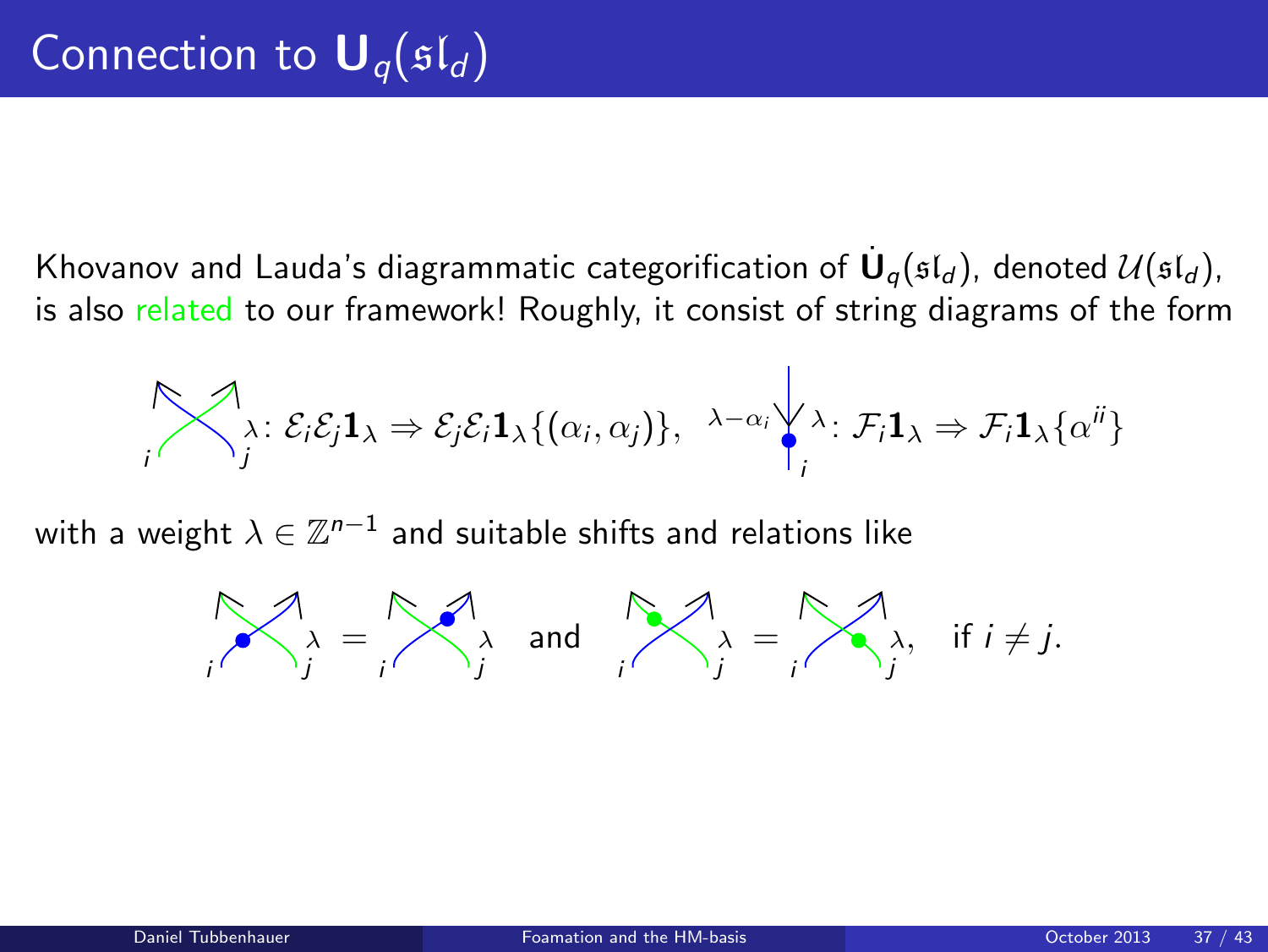We define a 2-functor

$$
\Psi\colon\mathcal{U}(\mathfrak{sl}_d)\to\mathcal{W}^{(p)}_{(3^\ell)}
$$

called foamation, in the following way.

**On objects:** The functor is defined by sending an  $\mathfrak{sl}_d$ -weight  $\lambda = (\lambda_1, \ldots, \lambda_{d-1})$ to an object  $\Psi(\lambda)$  of  $\mathcal{W}_{(3^\ell)}^{(p)}$  by

$$
\Psi(\lambda)=S, S=(a_1,\ldots,a_\ell), a_i\in\{0,1,2,3\}, \lambda_i=a_{i+1}-a_i, \sum_{i=1}^\ell a_i=3^\ell.
$$

On morphisms: The functor on morphisms is by glueing the ladder webs from before on top of the  $\mathfrak{sl}_3$ -webs in  $W_{(3^{\ell})}$ .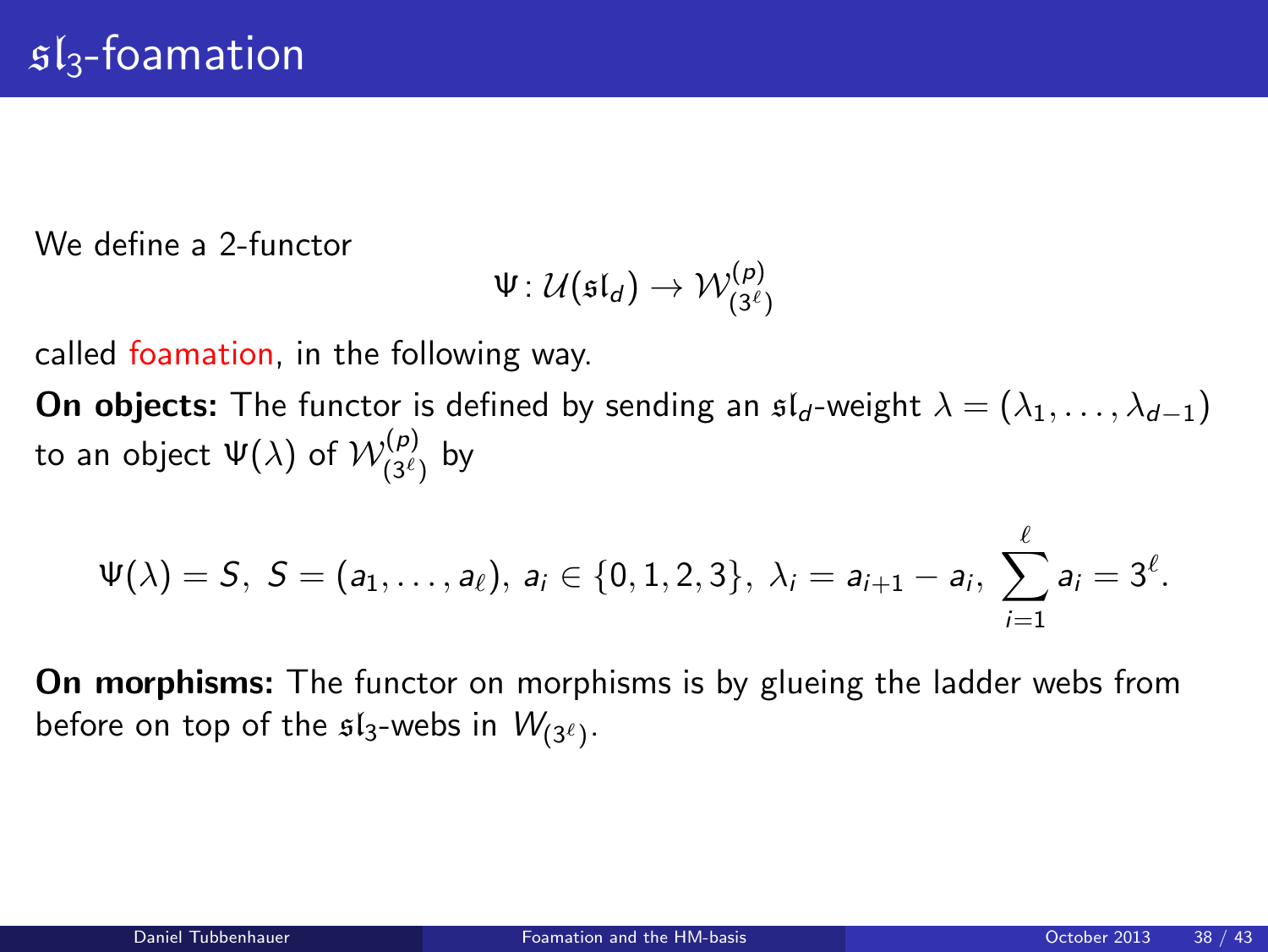On 2-cells: We define



And some others.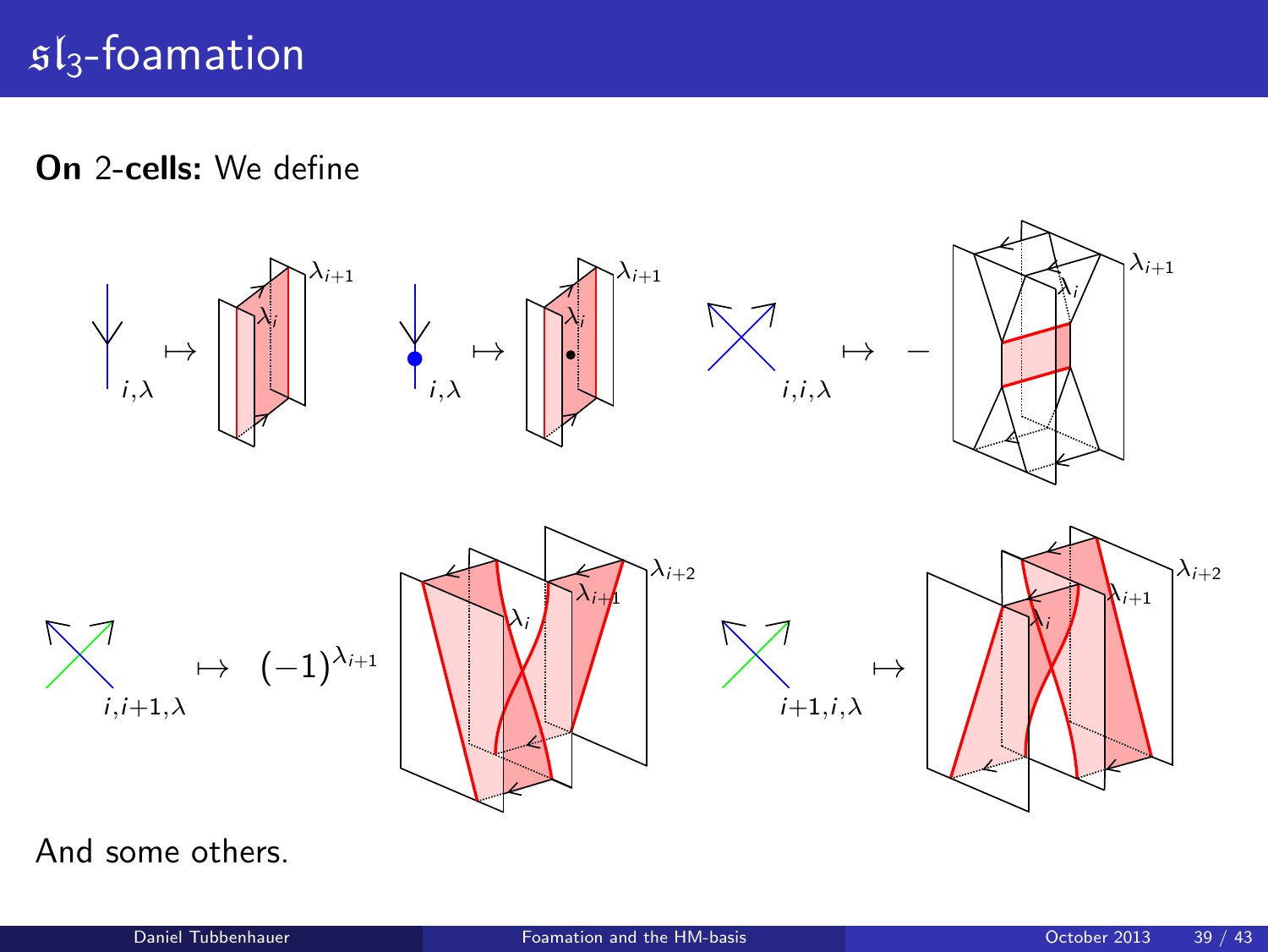The category  $U(\mathfrak{sl}_d)$  has a certain subquotient, called the cyclotomic Khovanov-Lauda and Rouquier (KL-R) algebra  $R_A$ , that categorifies the irreducible  $\dot{\mathsf{U}}_q(\mathfrak{sl}_d)$ -representation of highest weight Λ.

It is defined by taking only downwards pointing arrow's (only  $\mathcal{F}'s$ ) and mod out by the so-called cyclotomic relation



Based on work of Brundan, Kleshchev and Wang, Hu and Mathas have defined a graded cellular basis for  $R_{\Lambda}$ . We also have only  $\mathcal{F}'$ s - could this be a coincidence?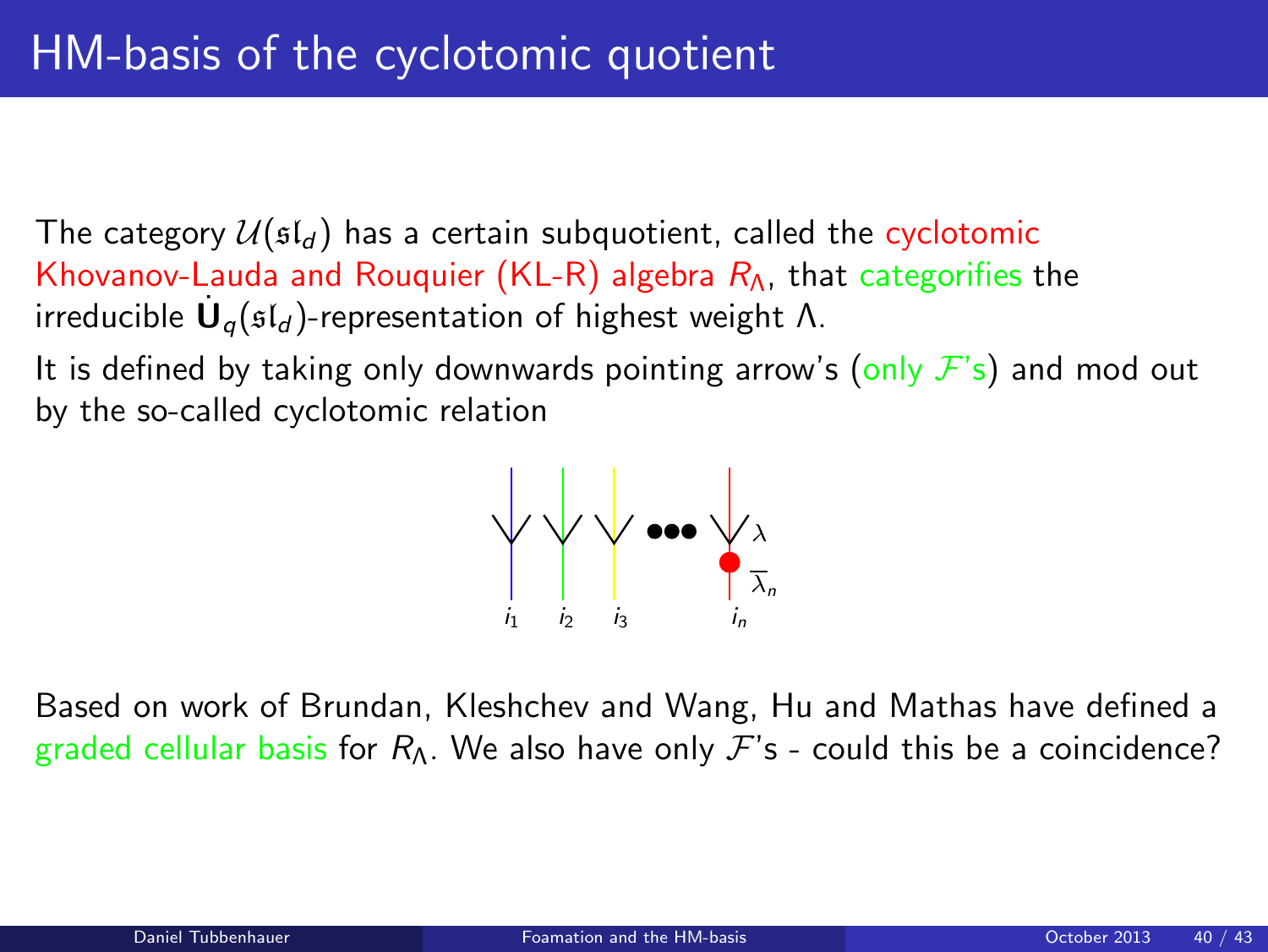## Theorem(T)

The growth algorithm for foams gives the HM-basis under categorified  $q$ -skew Howe duality.

## Corollary("Almost" directly)

We have  $\psi_\rho([D^\lambda_\rho])=b^\lambda$  under the isometry

$$
\psi_{\rho} \colon \mathcal{K}^{\oplus}_0(\mathcal{W}^{\rho}_{(3^{\ell})}) \otimes_{\mathbb{Z}[q,q^{-1}]} \mathbb{Q}(q) \rightarrow \mathcal{W}_{(3^{\ell})},
$$

that is projective covers  $D^\lambda_\rho$  (who give a complete list of all projective, irreducible  $\mathcal{K}_\mathcal{S}$ -modules) of the simple heads  $D^\lambda$  of the cell modules  $\mathcal{C}^\lambda$  categorify the upper global crystal basis  $b^\lambda$  of  $\mathcal{W}_{(3^\ell)}.$  In principle, the  $D_\rho^\lambda$  are computable from the extended growth algorithm.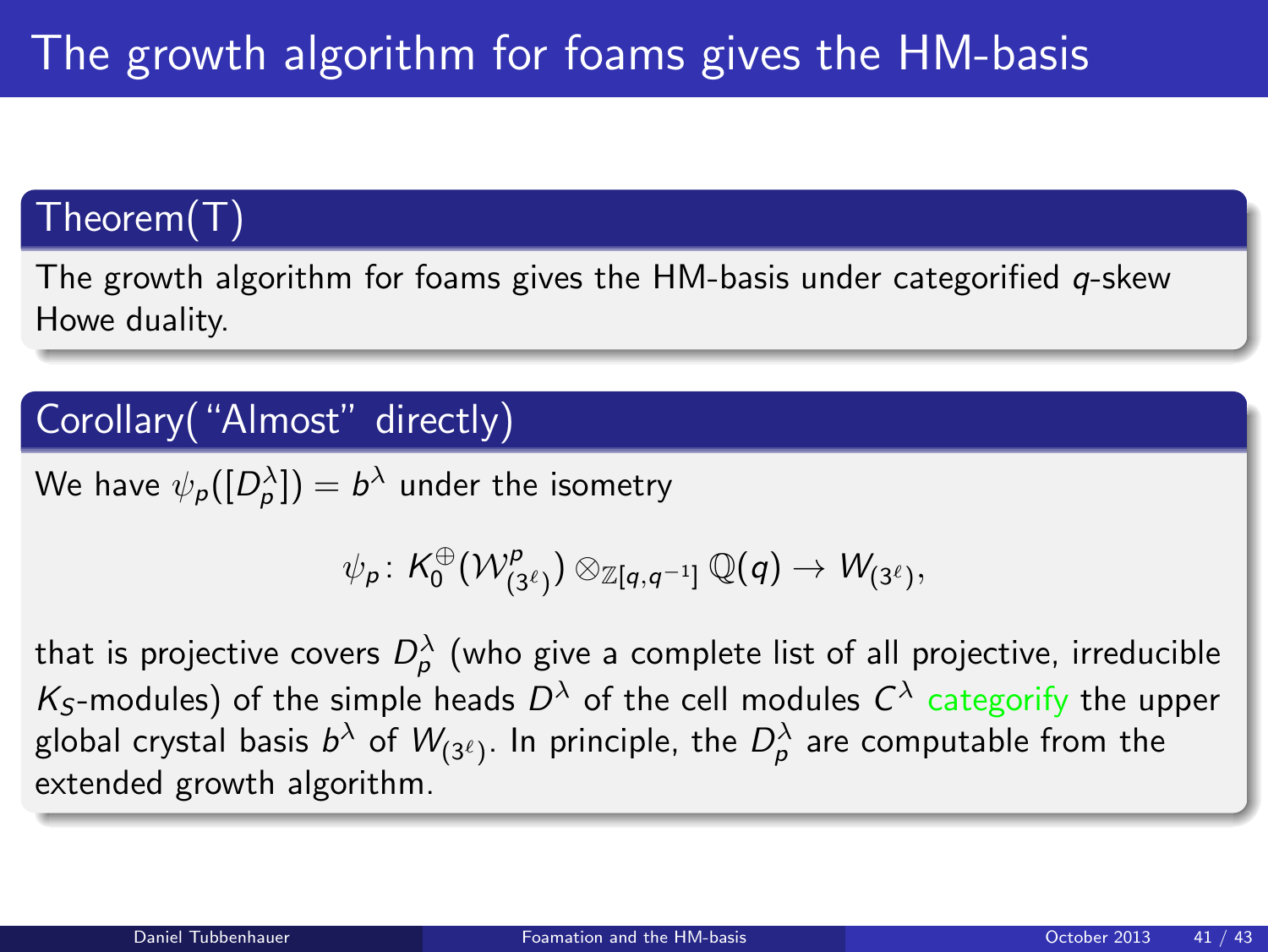# Exempli gratia

Every web has a graded cellular basis parametrised by flow lines.



That these foams are really a graded cellular basis follows from our theorem. Note that the Kuperberg bracket gives  $[2][3]=q^{-3}+2q^{-1}+2q+q^{3}.$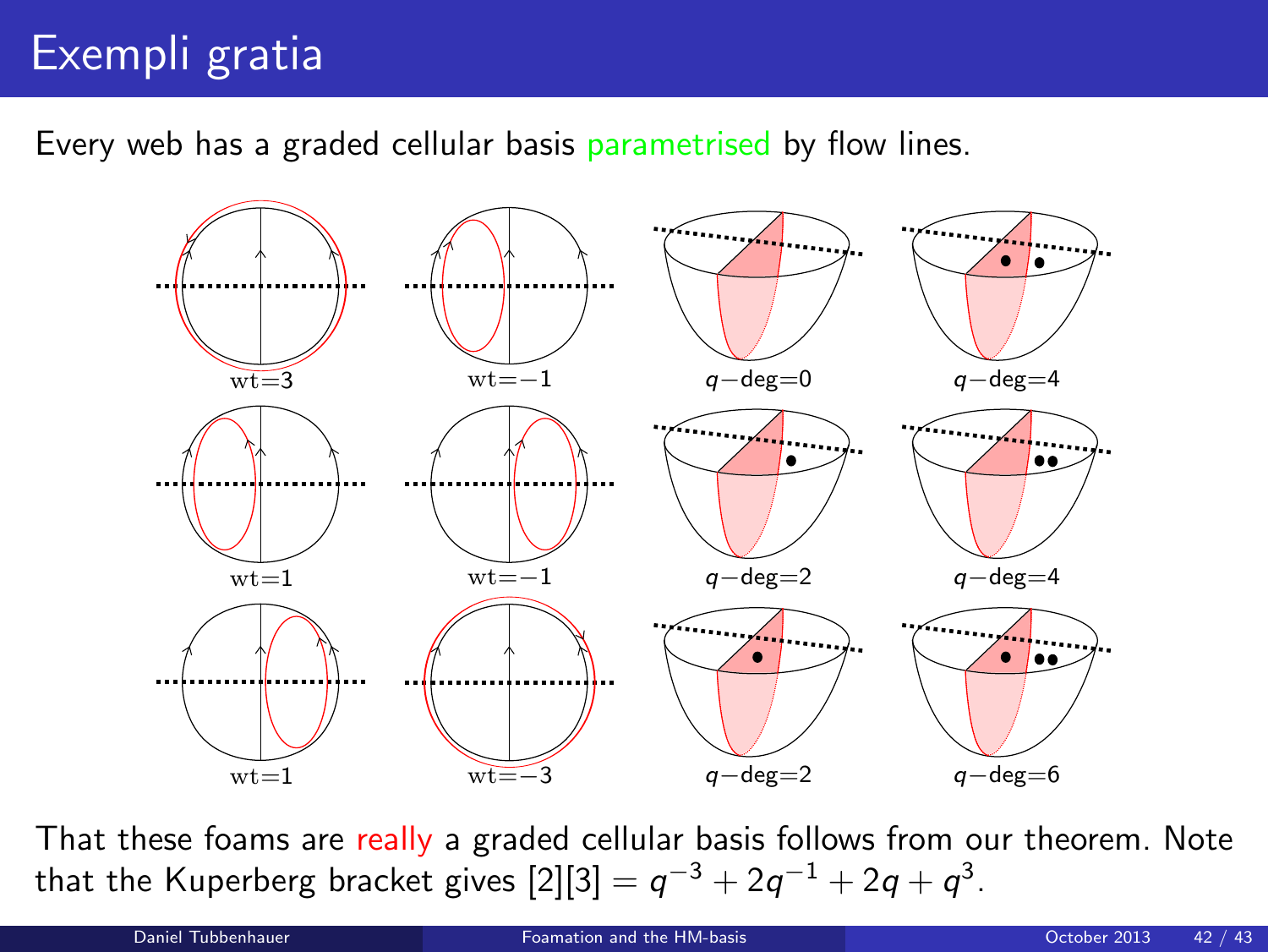There is still much to do...